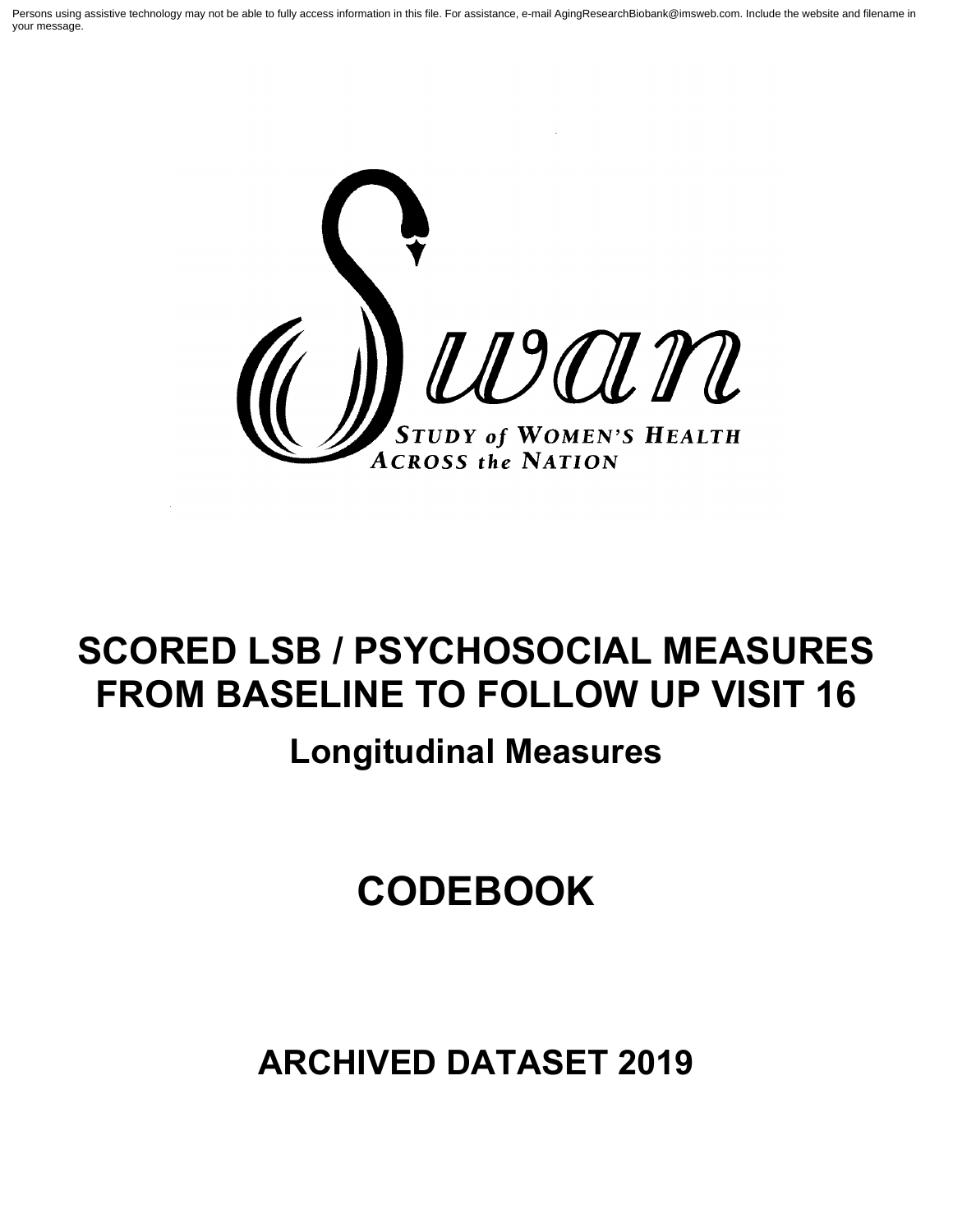# **PAGE INTENTIONALLY BLANK**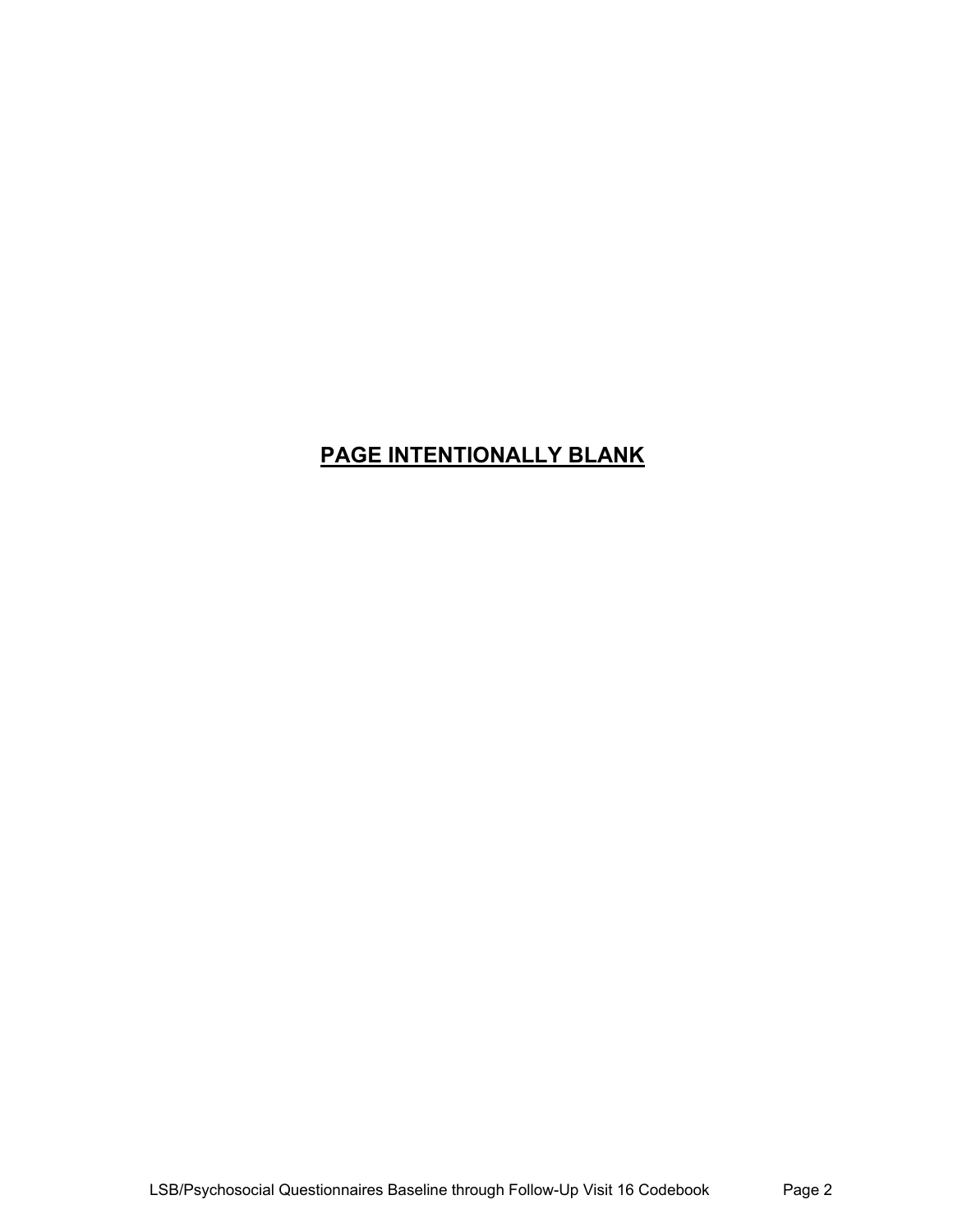# **TABLE OF CONTENTS**

| Questions from Data Collection Forms on which Created Variables Based |  |
|-----------------------------------------------------------------------|--|
|                                                                       |  |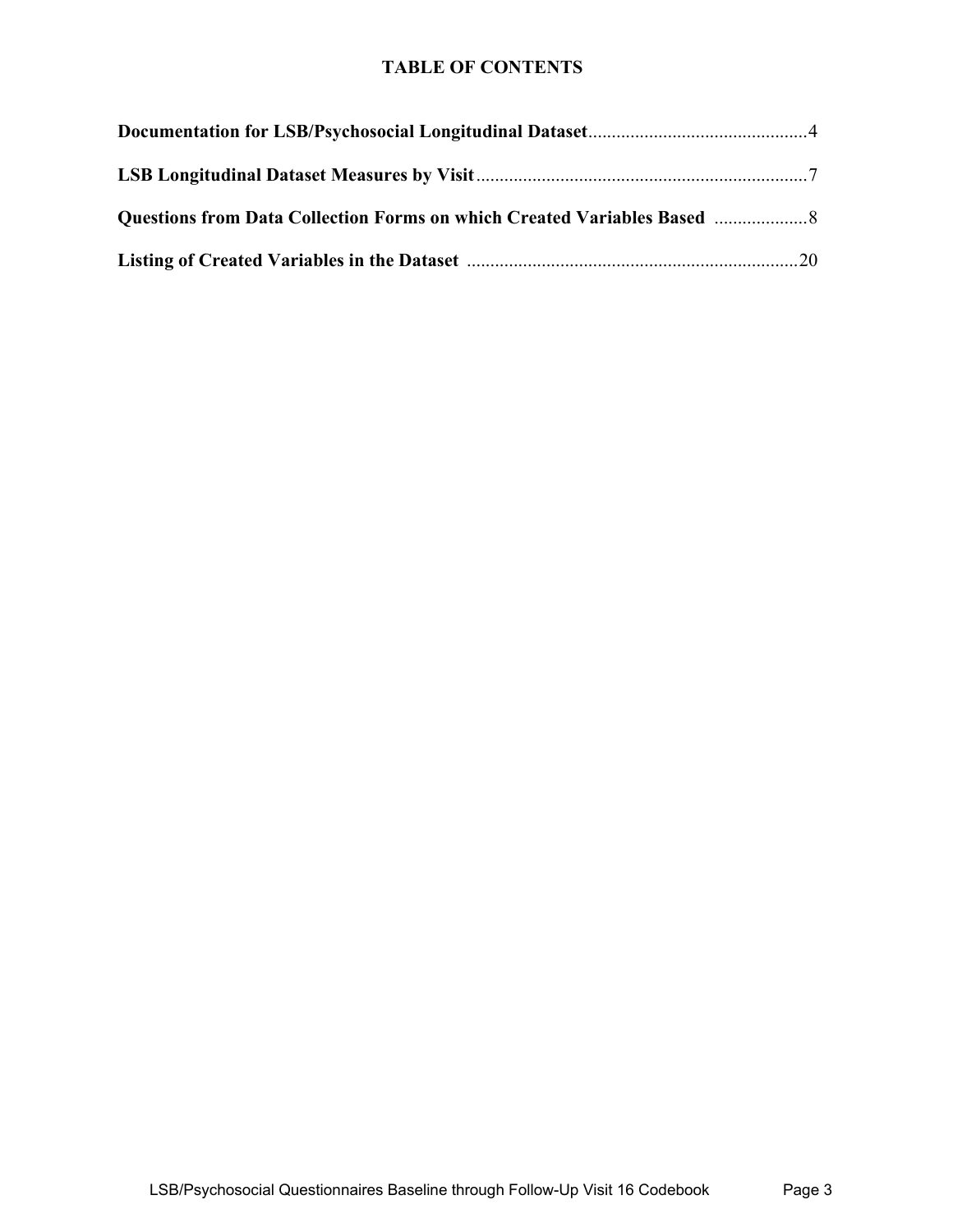#### **DOCUMENTATION FOR THE PUBLIC-USE SWAN LSB/PSYCHOSOCIAL LONGITUDINAL MEASURES - BASELINE THROUGH FOLLOW UP VISIT 15 DATASET**

#### *Who is included in the public use dataset***:**

The dataset contains information from Baseline to Visit 16 for the 3,302 women from the 7 clinical sites participating in the SWAN longitudinal study. The sites include Boston, MA, Pittsburgh, PA, Oakland and Los Angeles, CA, Detroit, MI, Newark, NJ, and Chicago, IL. The assigned participant ID has been replaced with a randomly generated ARCHID in order to protect participant privacy.

The codebook documents LSB (Lifestyle, Symptoms and Behaviors)/Psychosocial information obtained from the Cross-sectional Interview, Annual Interviews, Self-Administered Questionnaire Part A (*hereafter referred to as SAA*), and Interim Bone Visit Self-Administered Questionnaire (*hereafter referred to as BVSA, for Visit 16*)

*Difference from prior releases of the lsb/psychosocial longitudinal measures archive dataset (nialsb2018):*  Visit 15 &16 LSB/psychosocial longitudinal measures were added to the dataset.

#### *Missing data coding:*

Original missing codes (-1: not applicable, -7: refused, -8: don't know, -9: missing) have been recoded to SAS missing codes (B: not applicable, .D: refused, .C: don't know, and .A: missing).

*Created variables***:** Some key standard variables that might be needed for many analyses were created. The names and coding of the created variables can be found beginning in Section IV.

**Alcohol Use** (ALCHCAT) were devised so that alcohol intake questions on the Food Frequency Questionnaire (FFQ) asked at Baseline, Visit 05, and Visit 9 could be examined longitudinally on a scale comparable to the alcohol intake questions on the SAA asked at Follow Up Visits 01-04, Visits 06-10, Visit 12-13 Visits 15 and 16. The participant had to complete all alcohol intake items in order to have a summary score. Alcohol intake questions included the average number of glasses of beer, wine/wine coolers, and/or liquor/mixed drinks drank by the participant on a daily/weekly/monthly basis. These questions and the response options for the FFQ and SAA were the same on both questionnaires (although the SAA ended at > 5 per day while the FFQ allowed for more specific answers above this level). However, since the Coordinating Center does not process the raw FFQ data the summary alcohol scores had to be used for creating this variable from the FFQ. For this variable, categories were defined as: 0=alcohol use less than once a month (for both questionnaires); 1=moderate alcohol use (defined as greater than once per month and less than 0.3 servings for the FFQ, or greater than once per month and less than 2 times per week for the SAA); and 2=high alcohol use (defined as ≥ 0.3 servings for the FFQ, or ≥ 2 times per week for the SAA). Thus, while the categories are essentially the same, in some longitudinal analysis the definitions may not be exact enough to use as a time-varying variable.

*Please note that at Visit 9, both the FFQ and Self-A version of the alcohol use questions were asked. The variable ALCHFFQ9 represents alcohol intake reported by FFQ participants. ALCHCAT values are also available for Visit 9.*

**Alcohol Use (4 Category)** (ALC4CAT) was devised so that alcohol intake questions on the FFQ and SAA could distinguish non-drinkers from infrequent drinkers. For this variable categories were defined as:  $0 =$  abstainer,  $1 =$ infrequent alcohol use (< 2 servings per week), 2 = light to moderate (defined as 2 to 7 servings per week), and heavy (> 7 per week). For the FFQ, 1 gram of alcohol was defined as 6.93 calories, and a serving weight was defined as 14.02 grams/drink. For the SAA, the midpoint of the range defined in each drink question was used in calculations (e.g. 2-4 drinks per week would use the midpoint of 3). By looking at the answer to all three questions on the SAA, and tallying the cumulative amount of alcohol consumed, a more accurate assessment is calculated. In addition, the variable WKDRINK that calculated the number of drinks per week was preserved so that different categories could be created if needed.

*Please note that at Visit 9, both the FFQ and Self-A version of the alcohol use questions were asked. The variable ALC4FFQ9 represents alcohol intake reported by FFQ participants. ALC4CAT values are also available for Visit 9.*

**Life Events** (EVNTVRY, EVNTCAT, EVNTNUM) were obtained on the SAA from Baseline 00 through Follow Up Visit 15 (not including interim visit 11 and visit 14). This scale included 34 questions at Visit 00, 20 questions at Visits 01-03, and 18 questions at Visits 04-15; the questions prior to Visit 03 were truncated so that a maximum of 18 questions were used to score the total number of life events (EVNTNUM0 to EVNTNUM13). The summary scores for this scale counted the number of "very upsetting" or stressful life events (EVNTVRY), which also ranged from 0 to 18. Additionally, this variable was reduced to a three-categorical "very upsetting" or stressful life events variable (EVNTCAT), which were classified as follows:  $0 =$  no very upsetting/stressful life events;  $1 = 1$ very upsetting/stressful life event; and 2 = 2 or more very upsetting/stressful life events. For these scales, a score

LSB/Psychosocial Questionnaires Baseline through Follow-Up Visit 16 Codebook Page 4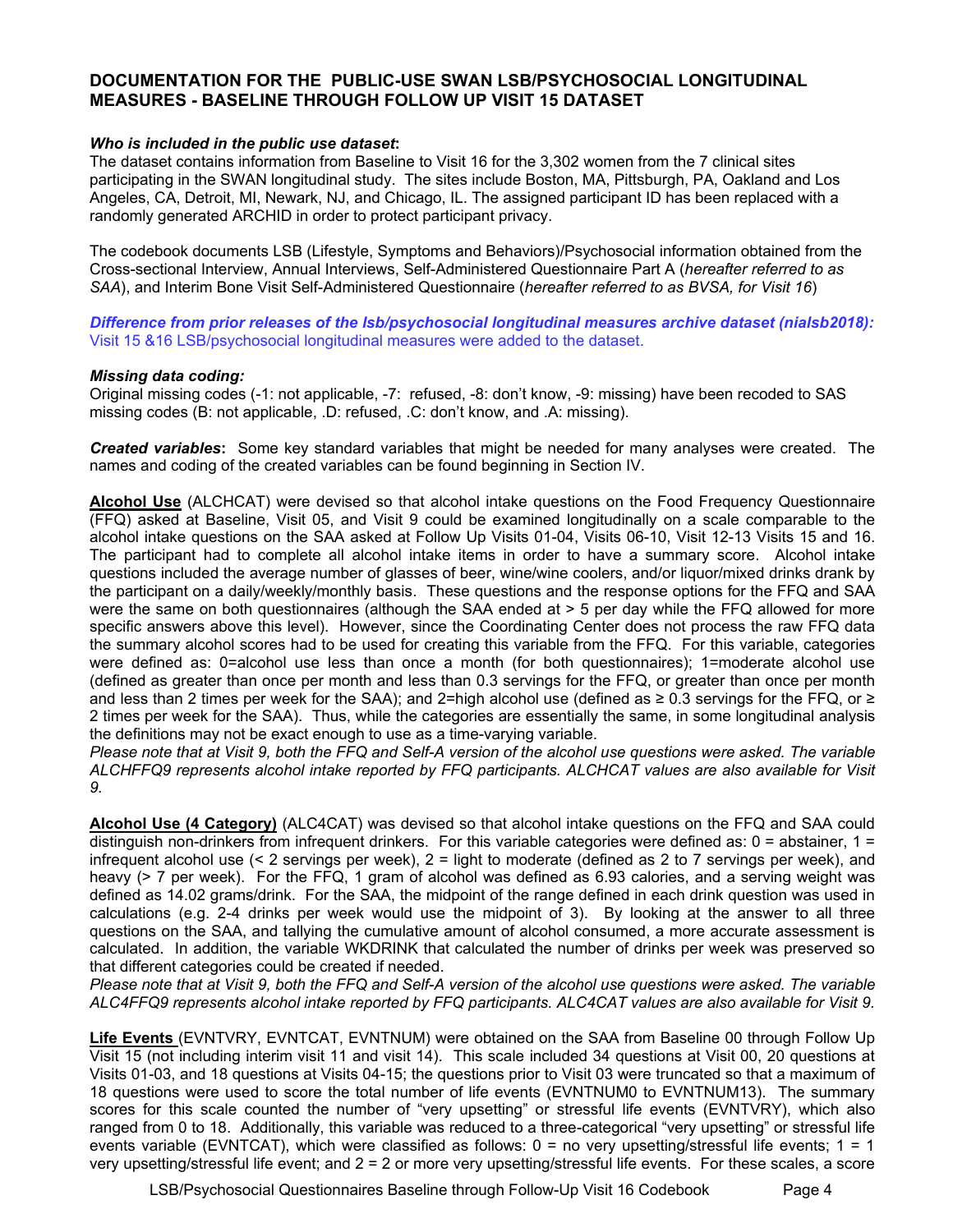is calculated if at least 14 of the 18 items were completed. While the response category of "Yes, very upsetting and still very upsetting" was added at Visit 01, it did not impact any of the Life Events summary scores, since it also counted as a "very upsetting" life event.

**Mistreatment and Discrimination Scale Factors** were obtained on the SAA from Baseline (Visit 00) Follow Up Visits 01-03, 07 and 10. These scores were calculated according to the reference, Guyll M, Matthews KA, Bromberger JT, *Healthy Psychology*, 2001, 20(5):315-25. All responses were reversed so that items are positively scored, then two factors (Subtle and Blatant) were created. The items were framed in general terms of poor interpersonal treatment and made no reference to race, prejudice or discrimination. Additionally, a Mistreatment Discrimination Reason variable was created for tracking purposes.

- Mistreatment Subtle Factor (MISTRSU) was calculated from six questions that are averaged and can range from 1.0 to 4.0. A higher score indicates more frequent experience of subtle or less overt forms of mistreatment/discrimination. For this scale, a score is calculated if at least 5 of the 6 items were completed.
- o Mistreatment Blatant Factor (MISTRBL) was calculated from four questions that are averaged and can range from 1.0 to 4.0. A higher score indicates more frequent experience of blatant or severe forms of mistreatment/discrimination. For this scale, a score is calculated if at least 3 of the 4 items were completed.
- o Mistreatment/Discrimination Reason (MISTRRE) was coded as "Yes(1)" if the participant had either a Subtle or Blatant factor and had answered "Often" or "Sometimes" to any of the ten Mistreatment Discrimination questions, and thus was expected to complete the remaining items indicating the reason(s) for interpersonal mistreatment and discrimination. Note: At the Baseline Visit, a participant was only able to choose one main reason, while at the Follow up Visits (01, 02, 03 & 07) multiple reasons could be chosen.

**Passive Smoking** (PSMK, PSMKBIN, PSMKCAT, PSMKHOM) was obtained on the SAA at Baseline, Follow Up Visits 03, 07, 08, and 09. This scale includes 7 questions and was scored according to Coghlin J, Hammond SK, Gann PH, *Am J Epidemiol*, 1989, 130(4):696-704. Person-hours of passive smoke exposure during a typical week were calculated for home, work, and other environments (restaurants, bars, parties, etc.). The home, work, and other exposure scores were summed to provide total person-hours of passive smoke exposure per week (PSMK). This overall score was used to create a binary variable (PSMKBIN: 0 = none, 1 = any exposure) and a categorical variable (PSMKCAT:  $0 = 0$ ,  $1 = 1-4$ ,  $2 = 5+$  person-hrs).

Passive Smoking – Home (PSMKHOM) was obtained as part of overall passive smoking as noted above (Baseline, V03, V07-V09), and as the only passive smoking score collected on the SAA at Follow up Visits 04, 06, 08, and 10-13. This measure includes the 3 home exposure questions from the Passive Smoking Scale. These 3 questions were scored to provide total person-hours of passive smoke exposure per week in the home.

**Sleep Problems** (SLEPSUM, SLEPBIN) was obtained on the SAA from Baseline through Follow up Visit 16. This scale includes the 3 primary items regarding sleeping habits in the last two weeks; and was calculated according to work by Kravitz H, et al in a SWAN manuscript that is in preparation for publication. The participant had to complete all 3 items in order to have the summary scores. The continuous score (SLEPSUM#) ranged from 0-12, where a higher score indicates greater sleep problems. From this a binary score (SLEPBIN#) was created such that 0 = problems sleeping '1-2 times per week' or less in the past 2 weeks; and 1 = problems sleeping '3-4 times per week' or more in the past 2 weeks.

**Somatosensory Amplification Scale** (SYMPSEN) was obtained on the SAA at Follow Up Visits 01, 02, 03, and 09. The scale includes 5 questions and was scored according to Barsky AJ et al, *Psychosomatic Medicine*, 1988, 50(5):510-519. The 5 items were rescaled and summed to create a total symptom sensitivity score, ranging from 0-20. Higher scores indicate more sensitivity.

**Vasomotor Variables** (VMSANY, VMSFREQ, VMSCAT) were calculated to consistently characterize VMS symptoms in 3 different ways. The VMSANY variables were set to 1 if any hot flashes/night sweats were evident. The VMSFREQ variables were set if the frequency was >= 6 days over that past 2 weeks. The VMSCAT variables were classified as follows: 0: None, 1: 1-5 days over the past 2 weeks, and 2: >= 6 days over the past 2 weeks.

**Employment** (EMPLOYED) A longitudinal "employment status" variable (EMPLOYED) was created based on a woman's response to the employment question at baseline (JOB), and then updated at subsequent visits (if she had interview data for that visit) if she reported a change since her last visit. This variable is coded as "1" for unemployed, and "2" for employed. If a woman was missing a response to the question at baseline (n=10), her job status was updated from the source datasets at baseline (WORK). In addition, the Self-A variable EMPLYPA# (Are you currently employed for pay?) that is present in Visits 01-06, and Visit 08, and the variable WRKEXPD# (During the past 7 days, on how many days were you exposed to tobacco smoke while at work?) at Visits 00, 03, 07, and 09 were used to get a better picture of employment.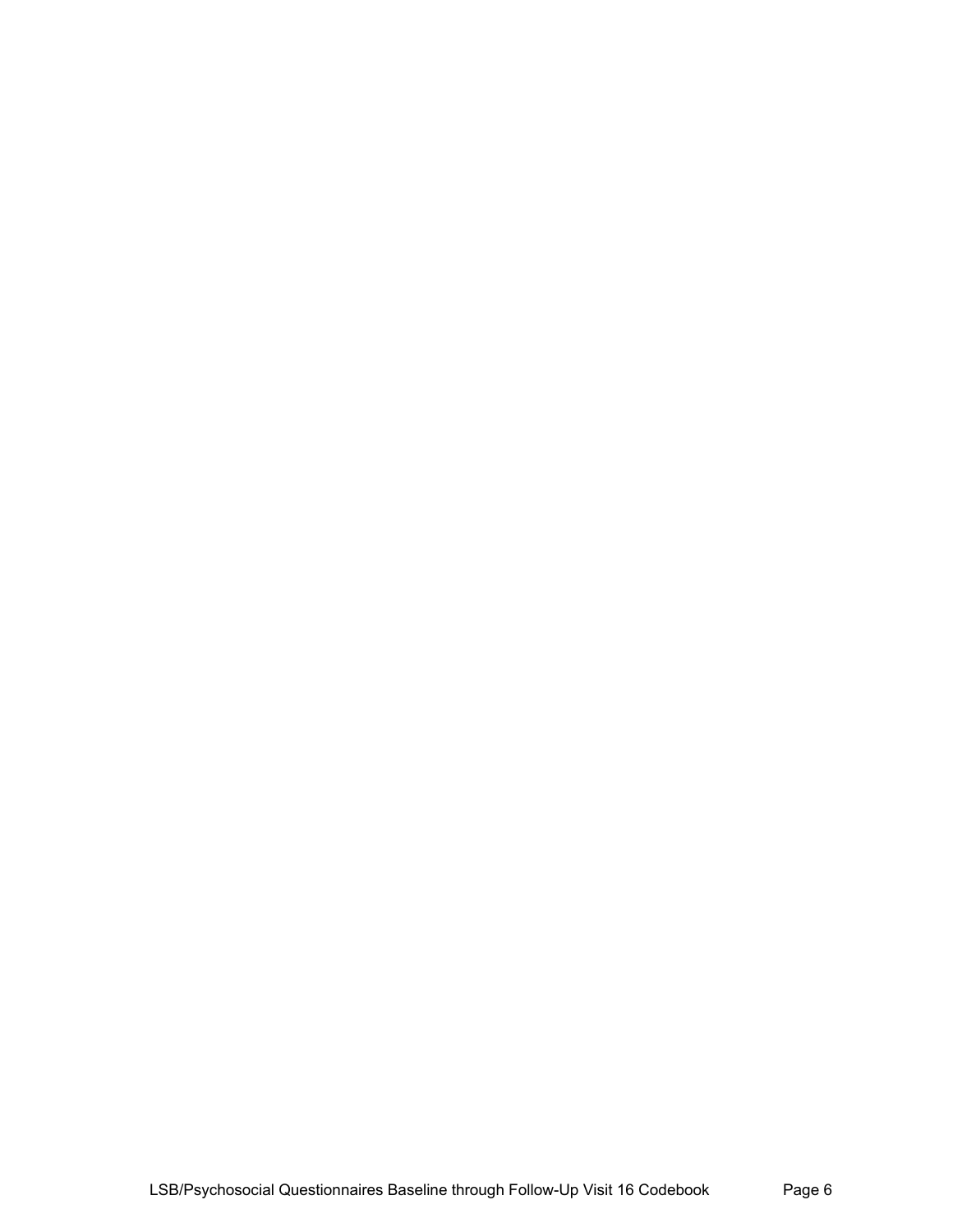Notes of caution when using this variable:

If a woman was not in the interview data set for a visit, then she did not get an employment status variable for that visit, even though she may have a value for subsequent visits when she did complete an interview. **This variable assumes that the question asking about change in job since last study visit is referring to the last visit for which we have interview data on that woman.**

At every visit after baseline, women were asked in the interview "Since your last study visit, has there been a change in any of your jobs, that is where you work, the usual hours you worked, or your usual job tasks?"

- If she responded "Yes" to that question, then she was asked if, during the past two weeks, she worked at a job or business, including work for pay performed at home, and also including unpaid work at a family farm or business (JOB). If a woman was on vacation during the past 2 weeks, or on scheduled leave or sick leave, she was to answer as though she was at her usual job.
- $\circ$  If she responded "No" to that question, the variable regarding working status during the past two weeks (JOB) would be skipped and assigned as not applicable (.B). The variable about total hours worked per week for pay (HOURSPA) were only asked starting at visit 4, and we classify a women as employed if she reports working hours larger than 10. If she responded working hours smaller or equal to 10, her working status (JOB) at this visit was recoded the same with her last visit.

**Smoking** (SMOKESTATUS and FLAGSMOKE) were created for all visits. SMOKESTATUS uses the SMOKING variable at each visit to categorize participants as current, past only, or never smokers. FLAGSMOKE tags observations with missing smoking data. Retention was also taken into account in these variables; if a participant was deactivated or deceased in a specific visit, then smoking information will be missing for the participant in that visit.

**Race/ Ethnicity** (RACE) Participant race/ethnicity is provided from the Screener dataset, coded as:

- 1= Black
- 2= Chinese/Chinese American
- 3= Japanese/Japanese American
- 4= White Non-Hispanic
- 5= Hispanic

**Study site** (SITE) Participant study site is provided from the Screener dataset, coded as:

- 11= Detroit, MI
- 12= Boston, MA
- 13= Chicago, IL
- 14= Oakland, CA
- 15= Los Angeles, CA
- 16= Newark, NJ
- 17= Pittsburgh, PA

#### *Additional Notes:*

- Visit 09 pulled summary scores from two different forms the Follow up Interview and the Self-Administered Questionnaire Part A. If one of the forms was not present, the summary scores for that participant pulled from that form were missing. In addition, one site began collecting data again at Visit 09 after a gap of several visits using primarily the abbreviated follow up interview that did not include a good many scores that are present in the LSB dataset.
- Not all scales created in this dataset have a published reference on which they were based. Nonetheless, the summary scores that have been created are provided to facilitate consistence across future SWAN manuscripts and presentations. Thus, use of these particular summary scores is encouraged by the Coordinating Center rather than the creation of new scales by individual investigators unless absolutely necessary.
- The number of women who completed each visit and each set of questions will vary. The SAS missing value (.) is used when a woman has not completed or does not have enough data to score a particular questionnaire.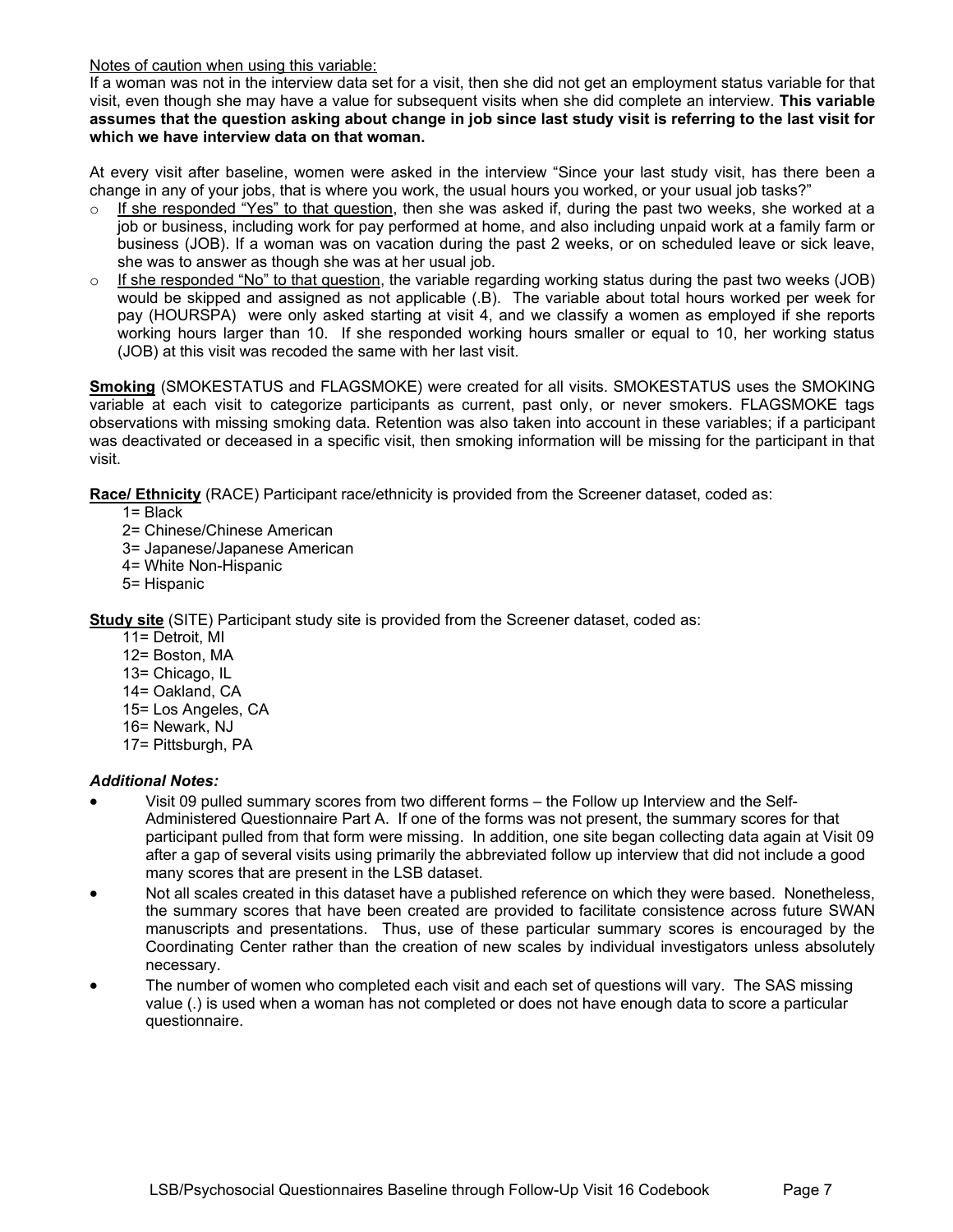# **LSB LONGITUDINAL DATASET MEASURES BY VISIT**

| <b>SCALE (LSB</b><br>Longitudinal)                                                                                 | # Items        | <b>V00</b> | <b>V01</b> | <b>V02</b> | V <sub>03</sub> | V <sub>04</sub> | V05        | V06        | <b>V07</b> | <b>V08</b> | <b>V09</b> | V <sub>10</sub> | <b>V11</b>     | V <sub>12</sub> | V <sub>13</sub> | V <sub>14</sub> | V <sub>15</sub> | <b>V16</b>      |
|--------------------------------------------------------------------------------------------------------------------|----------------|------------|------------|------------|-----------------|-----------------|------------|------------|------------|------------|------------|-----------------|----------------|-----------------|-----------------|-----------------|-----------------|-----------------|
| Life Events (18<br>primary Q.)                                                                                     | variable       | <b>SAA</b> | <b>SAA</b> | <b>SAA</b> | <b>SAA</b>      | <b>SAA</b>      | <b>SAA</b> | <b>SAA</b> | <b>SAA</b> | <b>SAA</b> | <b>SAA</b> | <b>SAA</b>      |                | SAA             | <b>SAA</b>      |                 | <b>SA</b><br>A  |                 |
| <b>Mistreatment/</b><br><b>Discrimination</b>                                                                      | $10+10$        | <b>SAA</b> | <b>SAA</b> | <b>SAA</b> | <b>SAA</b>      |                 |            |            | <b>SAA</b> |            |            | <b>SAA</b>      |                |                 |                 |                 |                 |                 |
| Somatosensory<br><b>Amplification Scale</b>                                                                        | $5^*$          |            | <b>SAA</b> | <b>SAA</b> | <b>SAA</b>      |                 |            |            |            |            | <b>SAA</b> |                 |                |                 |                 |                 |                 |                 |
| Passive Smoking -<br>all (home, work,<br>other)                                                                    | $\overline{7}$ | <b>SAA</b> |            |            | <b>SAA</b>      |                 |            |            | <b>SAA</b> | <b>SAA</b> | <b>SAA</b> |                 |                |                 |                 |                 |                 |                 |
| <b>Passive Smoking -</b><br>home only                                                                              | $3***$         |            | <b>SAA</b> | <b>SAA</b> |                 |                 |            |            |            |            |            | <b>SAA</b>      |                | <b>SAA</b>      | <b>SAA</b>      |                 | <b>SA</b><br>A  |                 |
| Sleep (base Q, i.e.<br>asked at every visit)                                                                       | 3              | <b>SAA</b> | <b>SAA</b> | <b>SAA</b> | <b>SAA</b>      | <b>SAA</b>      | <b>SAA</b> | SAA        | <b>SAA</b> | SAA        | <b>SAA</b> | <b>SAA</b>      |                | SAA             | <b>SAA</b>      |                 | <b>SA</b><br>A  | <b>BVS</b><br>A |
| <b>Alcohol use</b>                                                                                                 | 4(SAA)         | <b>FFQ</b> | SAA        | <b>SAA</b> | <b>SAA</b>      | SAA             | <b>FFQ</b> | <b>SAA</b> | <b>SAA</b> | <b>SAA</b> | SAA&FFQ    | <b>SAA</b>      |                | <b>SAA</b>      | <b>SAA</b>      |                 | <b>SA</b><br>A  | <b>BVS</b><br>A |
| Alcohol use - 4<br>category new score                                                                              | $4$ (SAA)      | <b>FFQ</b> | <b>SAA</b> | <b>SAA</b> | <b>SAA</b>      | <b>SAA</b>      | <b>FFQ</b> | SAA        | <b>SAA</b> | SAA        | SAA&FFQ    | <b>SAA</b>      |                | <b>SAA</b>      | <b>SAA</b>      |                 | <b>SA</b><br>A  | <b>BVS</b><br>A |
| Vasomotor<br><b>Symptoms (VMS)</b>                                                                                 | $\overline{2}$ | <b>SAA</b> | <b>SAA</b> | <b>SAA</b> | <b>SAA</b>      | <b>SAA</b>      | <b>SAA</b> | <b>SAA</b> | <b>SAA</b> | <b>SAA</b> | <b>SAA</b> | <b>SAA</b>      | <b>IRM</b>     | <b>SAA</b>      | <b>SAA</b>      | <b>IRM</b>      | <b>SA</b><br>A  | <b>BVS</b><br>A |
| Somatosensory scale is normally 10-items<br>Employment<br>Finally to the driver of the driver of the UNT 12, INT 1 |                |            |            |            | $12 - 13.75$    | <b>INT</b>      | <b>INT</b> | <b>INT</b> | <b>INT</b> | <b>INT</b> | <b>INT</b> | <b>INT</b>      | <b>INT</b>     | <b>INT</b>      | <b>INT</b>      |                 | <b>INT</b>      |                 |
| <b>Smoking Score</b>                                                                                               |                | <b>SAA</b> | <b>SAA</b> | <b>SAA</b> | <b>SAA</b>      | <b>SAA</b>      | <b>SAA</b> | <b>SAA</b> | SAA        | <b>SAA</b> | <b>SAA</b> | <b>SAA</b>      | <b>IR</b><br>M | <b>SAA</b>      | <b>SAA</b>      |                 | <b>SA</b><br>A  | <b>BVS</b><br>A |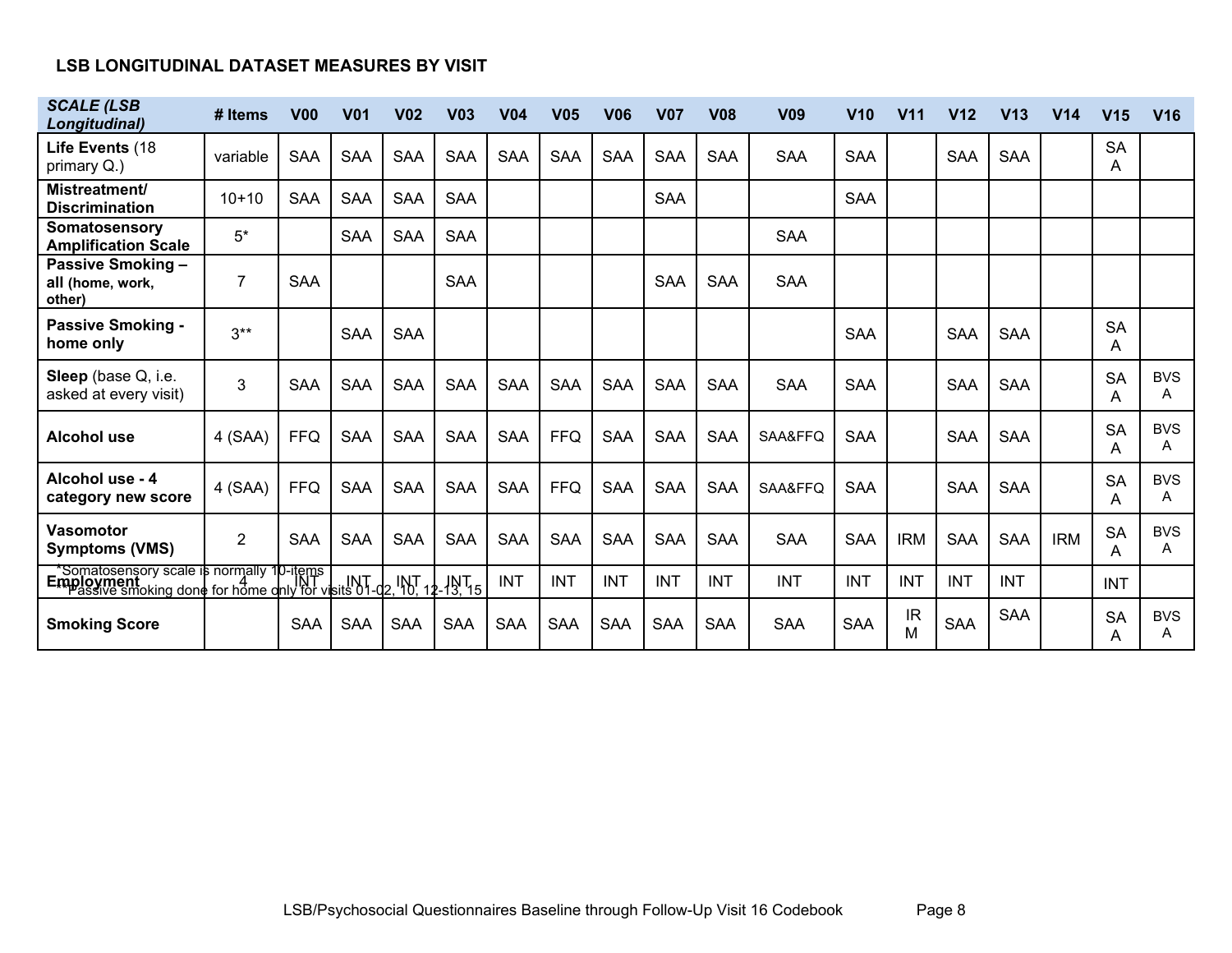### QUESTIONS FROM DATA COLLECTION FORMS ON WHICH CREATED VARIABLES BASED

 $\underline{\mathbf{n}}$  attached to the variable name indicates a visit number:

# **ALCOHOL USE:**

The following questions were used to construct the ALCHCAT, ALC4CAT and WKDRINK variables:

#### The next questions are about your consumption of alcoholic beverages.

Since your last study visit, did you drink any beer, wine, liquor, or mixed drinks? DRNKBEEn

| (GO TO, PAGE) |
|---------------|
|               |

How many glasses of beer (a medium glass or serving of beer is twelve ounces) did you drink on average per day, week or month? (PLEASE CIRCLE ONLY ONE RESPONSE.) GLASBEEn

How many glasses of wine or wine coolers, (a medium glass or serving of wine is 4 to 6 ounces), did you drink on average per day, week or month? (CIRCLE ONE NUMBER) **GLASWINn** 

How many glasses of liquor or mixed drinks, (a medium serving is one shot), did you drink on average, per day, week or month? (CIRCLE ONE NUMBER) **GLASLIOn**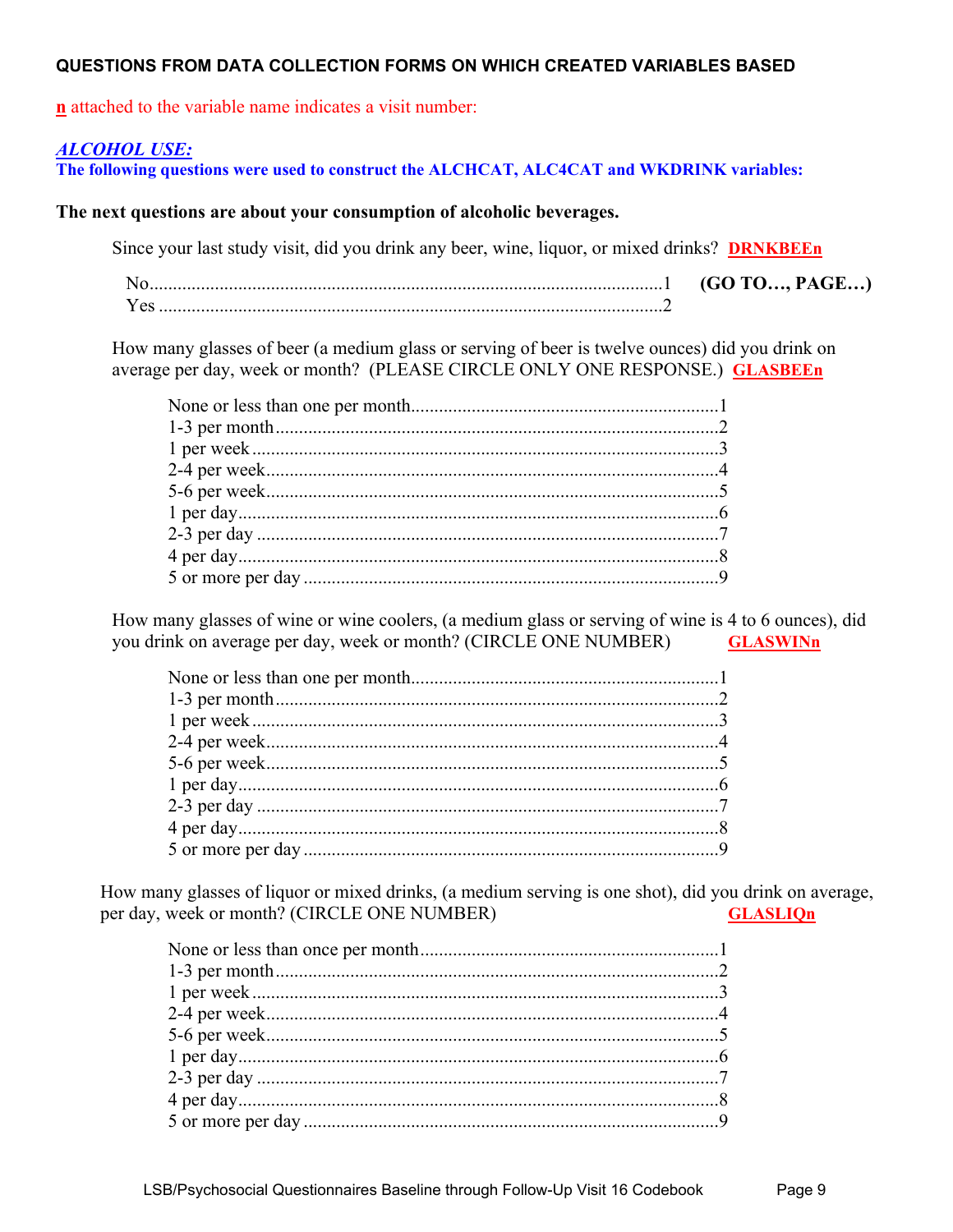# *LIFE EVENTS:* **The following questions were used to construct the EVNTCAT, EVNTNUM, and EVNTVRY variables:**

These next questions ask about events that we sometimes experience in our lives. **Since your last study visit,** have you experienced any of the following: If you have not, circle 1 (NO). If you have, indicate how upsetting it was by circling 2, 3 4 or 5. (PLEASE CIRCLE ONE ANSWER FOR EACH QUESTION.)

|                |                                                                                                                                 | NO           | <b>YES</b><br>Not at all<br>upsetting | <b>YES</b><br>Somewhat<br>upsetting | <b>YES</b><br><b>Very</b><br>upsetting | <b>YES</b><br><b>Very</b><br>upsetting<br>and still<br>upsetting |
|----------------|---------------------------------------------------------------------------------------------------------------------------------|--------------|---------------------------------------|-------------------------------------|----------------------------------------|------------------------------------------------------------------|
| a.             | Started school, a training program, or<br><b>STARTNEn</b><br>new job?                                                           | $\mathbf{1}$ | $\overline{2}$                        | 3                                   | $\overline{4}$                         | 5                                                                |
| $\mathbf b$ .  | Had trouble with a boss or conditions at<br>work got worse?<br><b>WORKTRBn</b>                                                  | $\mathbf{1}$ | $\overline{2}$                        | 3                                   | $\overline{4}$                         | 5                                                                |
| c.             | Quit, fired or laid off from a job?<br><b>QUITJOBn</b>                                                                          | $\mathbf{1}$ | $\overline{2}$                        | 3                                   | 4                                      | 5                                                                |
| d.             | Took on a greatly increased work load<br>at job?<br><b>WORKLOAn</b>                                                             | $\mathbf{1}$ | $\overline{2}$                        | 3                                   | $\overline{4}$                         | 5                                                                |
| e.             | Husband/partner became unemployed?<br><b>PRTUNEMn</b>                                                                           | $\mathbf{1}$ | $\overline{2}$                        | 3                                   | $\overline{4}$                         | 5                                                                |
| f.             | Major money problems? MONEYPRn                                                                                                  | $\mathbf{1}$ | $\overline{2}$                        | 3                                   | $\overline{4}$                         | 5                                                                |
| g.             | Relations with husband/partner<br>changed for the worse but without<br>separation or divorce?<br><b>WOSRELRn</b>                | 1            | $\overline{2}$                        | 3                                   | $\overline{4}$                         | 5                                                                |
| h.             | Were separated or divorced or a long-<br>term relationship ended? RELATENn                                                      | $\mathbf{1}$ | $\overline{2}$                        | 3                                   | $\overline{4}$                         | 5                                                                |
| $\mathbf{i}$ . | Had a serious problem with child or<br>family member (other than<br>husband/partner) or with a close friend?<br><b>SERIPROn</b> | $\mathbf{1}$ | $\overline{2}$                        | 3                                   | $\overline{4}$                         | 5                                                                |
| $\mathbf{j}$ . | A child moved out of the house or left<br>the area?<br><b>CHILDMOn</b>                                                          | 1            | 2                                     | 3                                   | 4                                      | 5                                                                |
| k.             | Took on responsibility for the care of<br>another child, grandchild, parent, other<br>family member or friend? RESPCARn         | $\mathbf{1}$ | 2                                     | 3                                   | 4                                      | 5                                                                |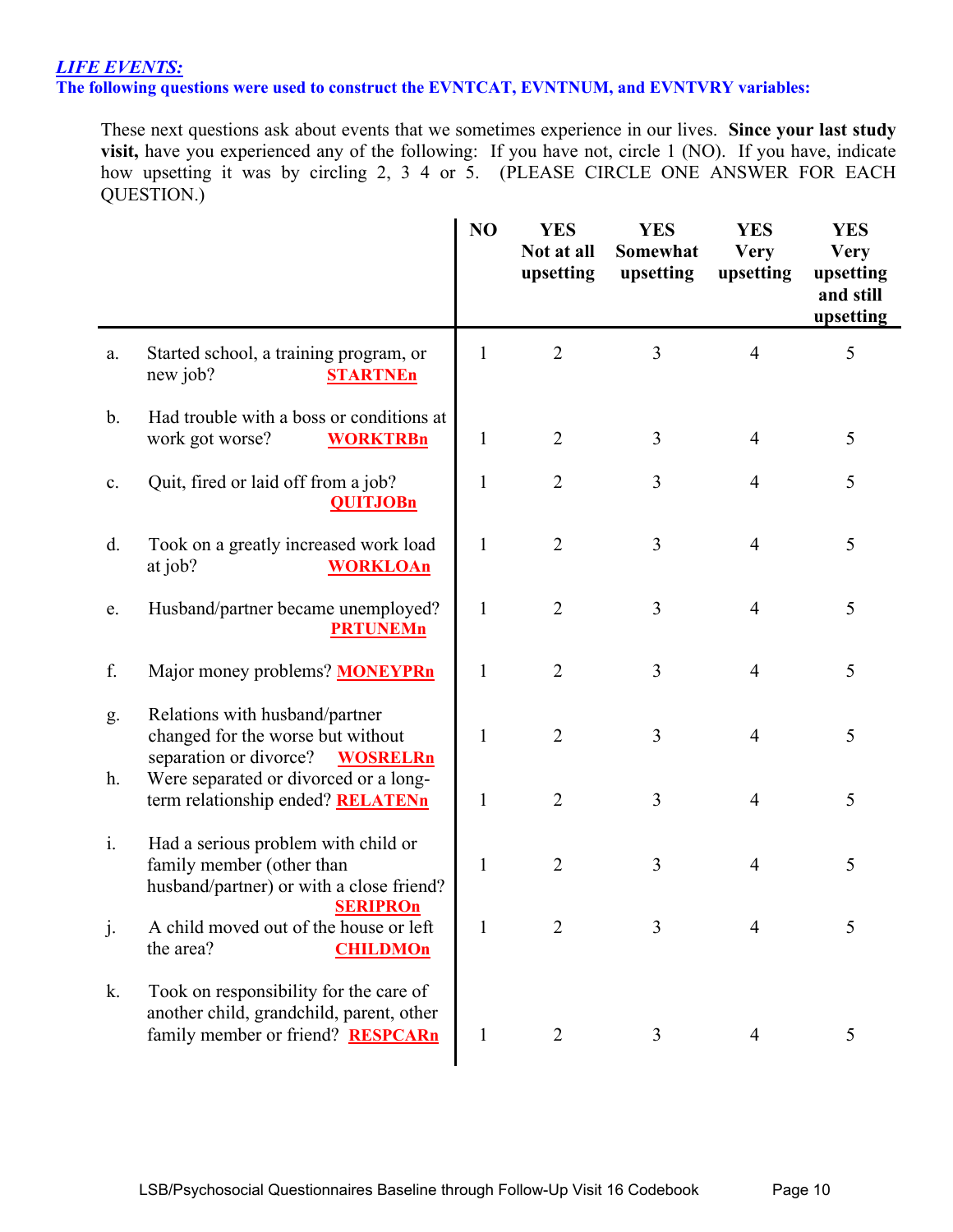|    |                                                                                                                              | NO           | <b>YES</b><br>Not at all<br>upsetting | <b>YES</b><br>Somewhat<br>upsetting | <b>YES</b><br><b>Very</b><br>upsetting | <b>YES</b><br><b>Very</b><br>upsetting<br>and still<br>upsetting |
|----|------------------------------------------------------------------------------------------------------------------------------|--------------|---------------------------------------|-------------------------------------|----------------------------------------|------------------------------------------------------------------|
| 1. | Family member had legal problems or<br>a problem with police? LEGALPRn                                                       | $\mathbf{1}$ | $\overline{2}$                        | 3                                   | $\overline{4}$                         | 5                                                                |
| m. | A close relative (husband/partner, child<br>or parent) died?<br><b>CRELDIEn</b>                                              | $\mathbf{1}$ | $\overline{2}$                        | $\overline{3}$                      | $\overline{4}$                         | 5                                                                |
| n. | A close friend or family member other<br>than a husband/partner, child or parent<br>died?<br><b>CLOSDIEn</b>                 | $\mathbf{1}$ | $\overline{2}$                        | 3                                   | $\overline{4}$                         | 5                                                                |
| 0. | Major accident, assault, disaster,<br>robbery or other violent event happened<br>to yourself?<br><b>SELFVIOn</b>             | $\mathbf{1}$ | $\overline{2}$                        | 3                                   | $\overline{4}$                         | 5                                                                |
| p. | Major accident, assault, disaster,<br>robbery or other violent event happened<br>to a family member? <b>FAMLVIOn</b>         | $\mathbf{1}$ | $\overline{2}$                        | 3                                   | $\overline{4}$                         | 5                                                                |
| q. | Serious physical illness, injury or<br>drug/alcohol problem in family<br>member, partner or close friend?<br><b>PHYSILLn</b> | $\mathbf{1}$ | $\overline{2}$                        | 3                                   | $\overline{4}$                         | 5                                                                |
| r. | Other major event not included above?<br><b>MAJEVENn</b>                                                                     | $\mathbf{1}$ | $\overline{2}$                        | 3                                   | $\overline{4}$                         | 5                                                                |
|    | Specify:<br><b>SPECEVNn</b>                                                                                                  |              |                                       |                                     |                                        |                                                                  |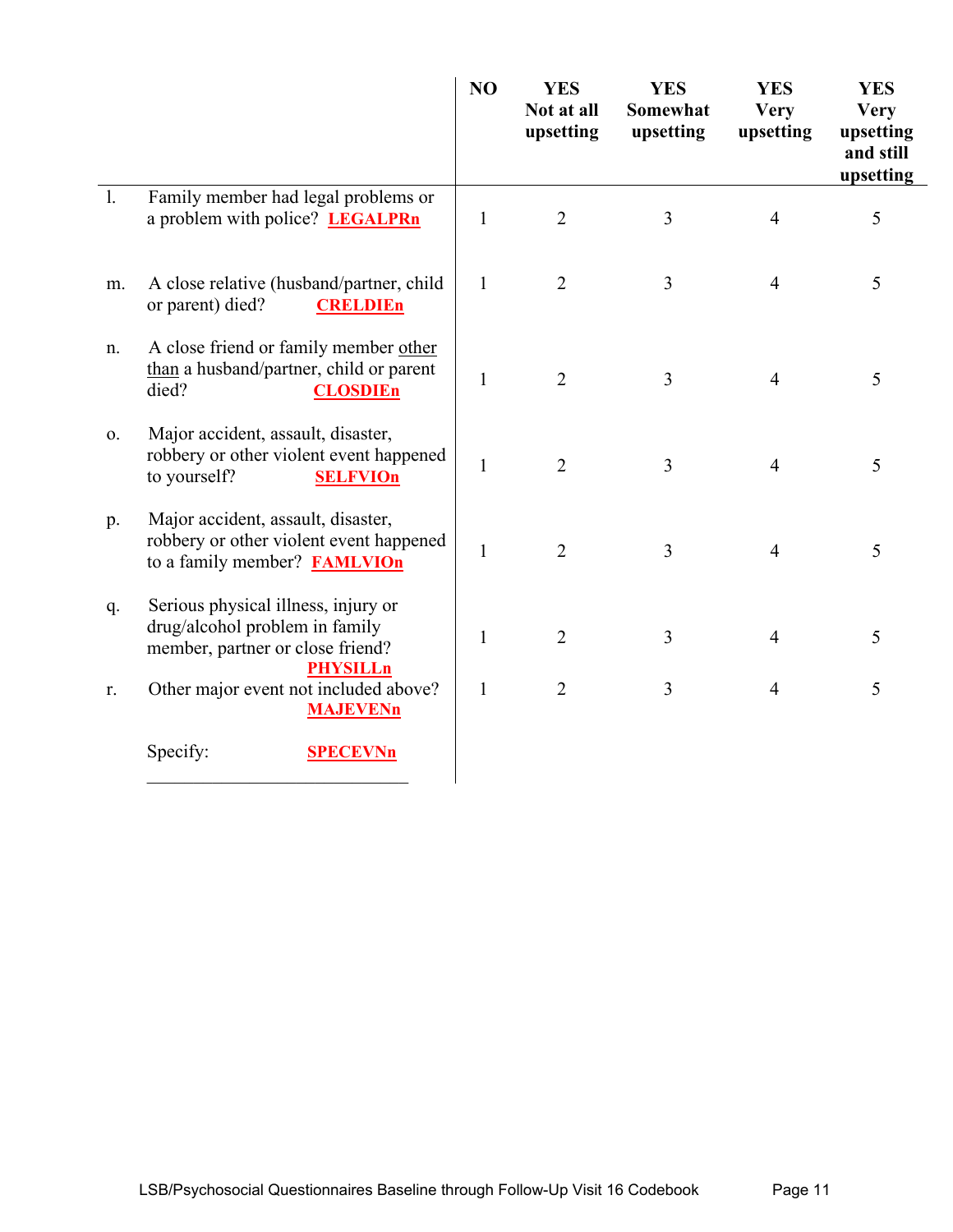# *MISTREATMENT / DISCRIMINATION:*

#### **The following questions were used to construct the MISTRBL, MISTRRE, and MISTRSU variables:**

The following section will ask you about personal feelings. These questions are important, as our feelings may directly affect our health or influence how we respond to health issues.

In your day-to-day life have you had the following experiences: (CIRCLE ONE NUMBER FOR EACH.)

|                                                                                          | <b>Often</b> | <b>Sometimes</b> | Rarely | <b>Never</b> |
|------------------------------------------------------------------------------------------|--------------|------------------|--------|--------------|
| a. You are treated with less courtesy than other people.<br><b>OURTESn</b>               |              |                  |        |              |
| b. You are treated with less respect than other people.<br>RESPECTn                      |              |                  |        |              |
| c. You receive poorer service than other people at restaurants<br>POORSERn<br>or stores. |              |                  |        |              |
| d. People act as if they think you are not smart. NOTSMARn                               |              |                  |        |              |
| e. People act as if they are afraid of you.<br><b>AFRAIDOn</b>                           |              | C                |        |              |
| f. People act as if they think you are dishonest. <b>DISHONS</b>                         |              | 2                | 3      |              |
| g. People act as if they're better than you are.<br><b>BETTERn</b>                       |              |                  |        |              |
| h. You or your family members are called names or insulted.                              |              |                  | 3      |              |
| <b>INSULTEn</b><br>i. You are threatened or harassed.<br>ARASSEn                         |              |                  |        |              |
| <i>i.</i> People ignore you or act as if you are not there.<br>IGNOREDn                  |              |                  | 3      |              |

#### IF YOU ANSWERED "OFTEN" OR "SOMETIMES", TO ANY STATEMENTS ABOVE, PLEASE ANSWER QUESTIONS BELOW.

Were any of the following reasons why you "sometimes" or "often" had these experiences? (CIRCLE ONE NUMBER FOR EACH.)

|                                                 |                             | N <sub>O</sub> | <b>YES</b>     |
|-------------------------------------------------|-----------------------------|----------------|----------------|
| a. Race                                         | <b>BCRACEn</b>              | 1              | $\overline{2}$ |
| b. Ethnicity                                    | <b>BCETHNn</b>              | 1              | $\overline{2}$ |
| c. Gender                                       | <b>BCGENDRn</b>             |                | $\overline{2}$ |
| d. Age                                          | <b>BCAGEn</b>               | 1              | $\overline{2}$ |
| e. Income Level                                 | <b>BCINCMLn</b>             | 1              | $\overline{2}$ |
| f. Language                                     | <b>BCLANGn</b>              |                | $\overline{2}$ |
| g. Body Weight                                  | <b>BCWGHTn</b>              |                | $\overline{2}$ |
| h. Physical Appearance (other than body weight) | <b>BCPHAPPn</b>             | 1              | $\overline{2}$ |
| i. Sexual Orientation                           | <b>BCORIENn</b>             | 1              | $\overline{2}$ |
| <i>i.</i> Other, Specify:                       | <b>THEREXn,</b><br>OTHRSPEn |                | $\overline{2}$ |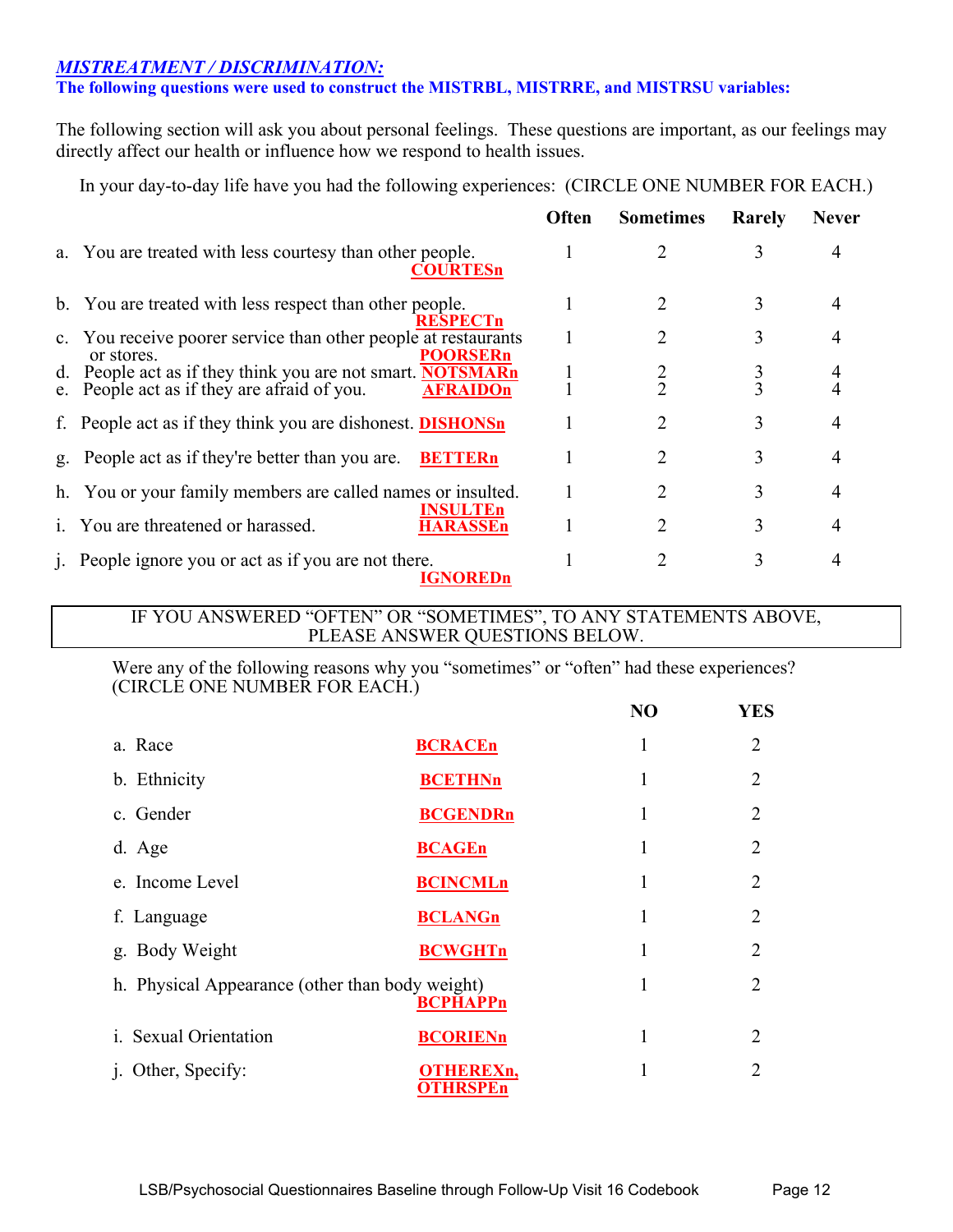*PASSIVE SMOKING:*

**The following questions were used to construct the PSMK, PSMKBIN, PSMKCAT and PSMKHOM variables:**

# **The next 7 questions are about your exposure to smoke. If you are a smoker, please do not include yourself when answering questions.**

How many members of your household smoke tobacco in the house (at least 1 cigarette, cigar or pipe bowl per day)?

\_\_\_ # PERSONS **HHMEMSMn**

**During the past 7 days**, on how many days were you exposed to tobacco smoke inside your home?

\_\_\_# DAYS => IF 0 DAYS, GO TO QUESTION….. **HOMEXPDn**

**Over the past 7 days**, when you were exposed to tobacco smoke in your home, how many hours were you exposed during a typical day?

\_\_\_ # HOURS **HOMEXPHn**

**During the past 7 days**, on how many days were you exposed to tobacco smoke while at work?

\_\_\_ # DAYS => IF 0 DAYS, GO TO QUESTION….. **WRKEXPDn**

**Over the past 7 days**, when you were exposed to tobacco smoke while at work, how many hours were you exposed during a typical day?

\_\_\_ # HOURS **WRKEXPHn**

**During the past 7 days**, when you were exposed to tobacco smoke while at work, how many people on average were smoking in the room you were in?

\_\_\_ # PEOPLE **WRKEXPEn (PEWRKSM3 at V03)**

**During the past 7 days**, how many total hours were you exposed to tobacco smoke while at places other than home or work (including meetings, restaurants, bars, parties, etc.)?

\_\_\_ # HOURS **TOTEXPHn (OTHEXPH3 at V03)**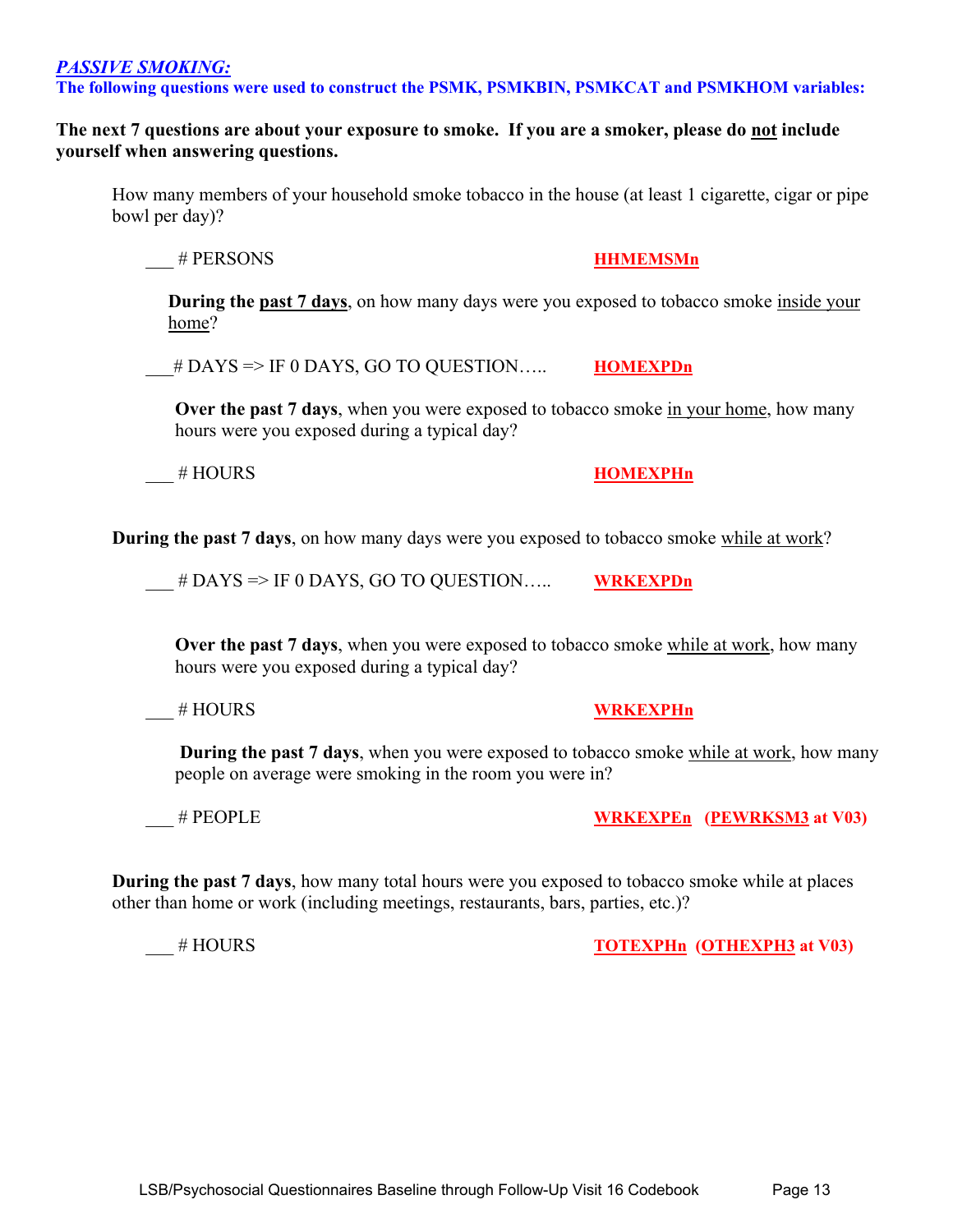# *SLEEP PROBLEMS:* **The following questions were used to construct the SLEPBIN and SLEPSUM variables:**

These questions (a - c) are about your sleep habits over the past two weeks. Please circle one answer for each of the following questions. Pick the answer that best describes how often you experienced the situation in the past 2 weeks.

|                | In the past two weeks                                                                                           | No,<br>not in<br>the past<br>2 weeks | Yes,<br>less than<br>once a<br>week | Yes,<br>1 or 2<br>times a<br>week | Yes,<br>3 or 4<br>times<br>per week | Yes,<br>5 or more<br>times a<br>week |
|----------------|-----------------------------------------------------------------------------------------------------------------|--------------------------------------|-------------------------------------|-----------------------------------|-------------------------------------|--------------------------------------|
|                | <b>TRBLSLEn</b>                                                                                                 |                                      |                                     |                                   |                                     |                                      |
| a.             | Did you have trouble falling as leep?                                                                           |                                      | 2                                   | 3                                 | 4                                   |                                      |
| $\mathbf b$ .  | Did you wake up several times a<br>night?<br><b>WAKEUPn</b>                                                     |                                      | 2                                   | 3                                 | 4                                   |                                      |
| $\mathbf{c}$ . | Did you wake up earlier than you had<br>planned to, and were unable to fall<br>asleep again?<br><b>WAKEARLn</b> |                                      | 2                                   | 3                                 | 4                                   |                                      |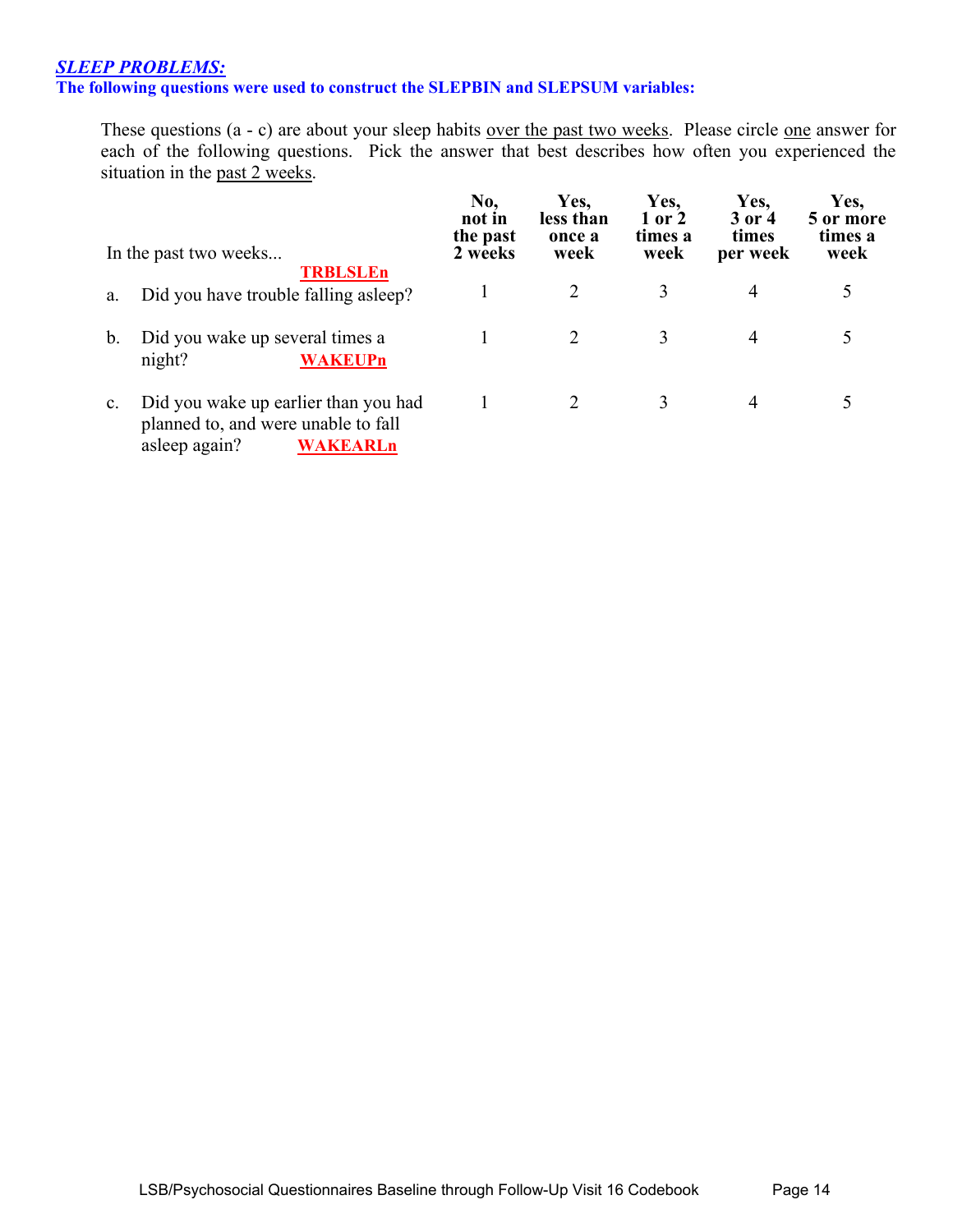# *SOMATOSENSORY AMPLIFICATION SCALE:* **The following questions were used to construct the SYMSEN variable:**

The next question deals with how you respond to your physical senses. For each item, please indicate the degree to which each statement is TRUE OF YOU in general.

Please circle the number that corresponds to your answer for each statement below:

# (CIRCLE ONLY ONE ANSWER FOR EACH QUESTION)

|                                                                                       | Not at all<br><b>True</b> | A little<br>bit true | <b>Moderately</b><br>true | Quite a<br>bit true | <b>Extremely</b><br>true |
|---------------------------------------------------------------------------------------|---------------------------|----------------------|---------------------------|---------------------|--------------------------|
| a. I am often aware of various things happening<br>within my body.<br><b>AWAREBOn</b> |                           | 2                    | 3                         | 4                   |                          |
| b. Sudden loud noises really bother me.<br><b>NOISESn</b>                             | 1                         | 2                    | 3                         | 4                   | 5                        |
| c. I hate to be too hot or too cold. HOTCOLDn                                         |                           | 2                    | 3                         | 4                   | 5                        |
| d. I am quick to sense the hunger contractions<br>in my stomach.<br><b>HUNGERn</b>    |                           | 2                    | 3                         | 4                   | 5                        |
| e. I can't stand pain.<br><b>STNDPAIn</b>                                             |                           |                      | 3                         | 4                   |                          |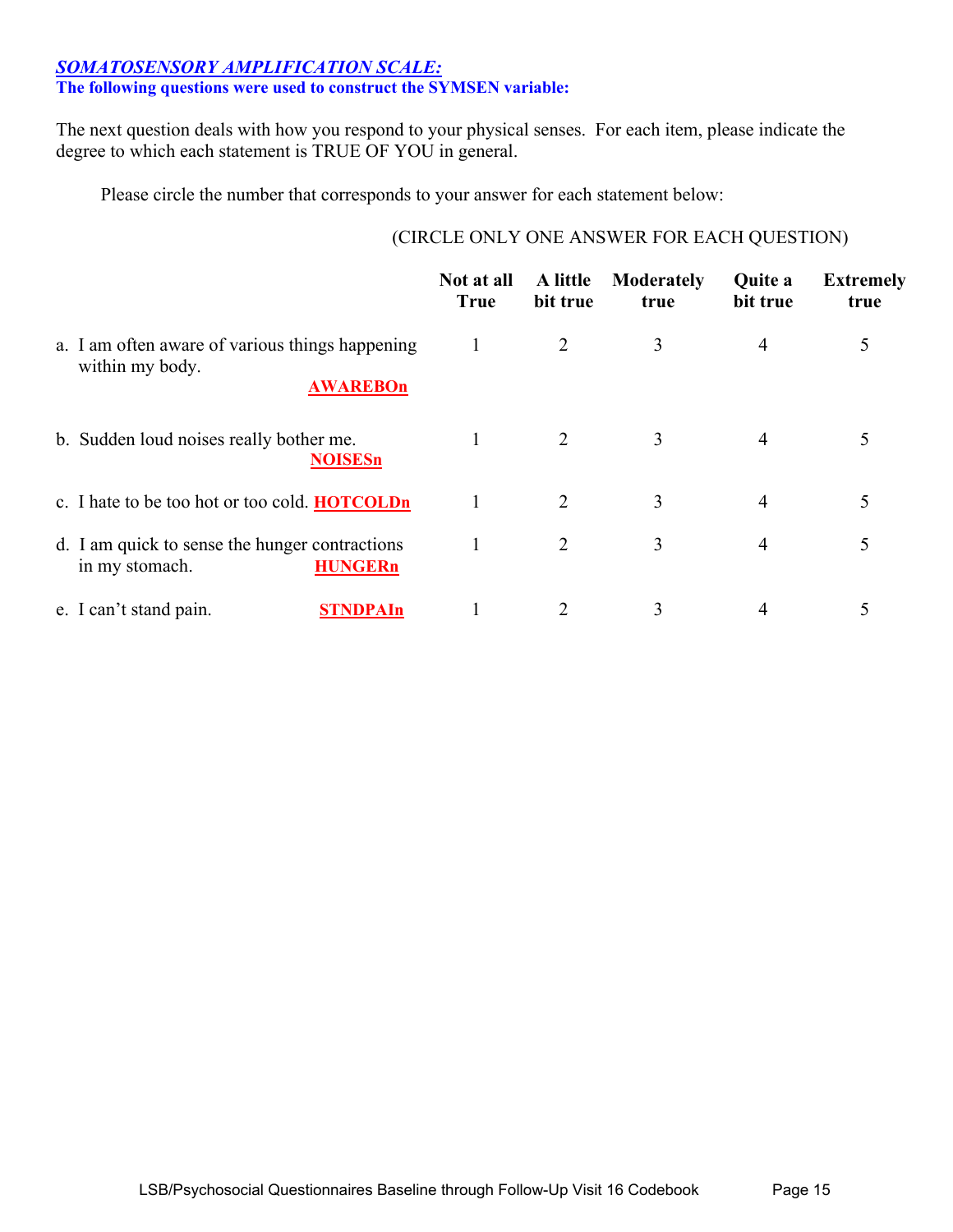# *VMS Variables Visits 0 -6 Note: greyed-out variables were not used.* **The following questions were used to construct the VMSANY, VMSCAT and VMSFREQ variables at Visits 0-6:**

# **The following questions are about specific health problems you may have had over the past two weeks.**

D1. Below is a list of common problems which affect us from time to time in our daily lives. Thinking back over the past two weeks, please circle the number corresponding to how often you experienced any of the following.

|             | How often have you had                                |                 | Not at all   |                | $1-5$ days 6-8 days | $9-13$ days    | <b>Every</b><br>day |
|-------------|-------------------------------------------------------|-----------------|--------------|----------------|---------------------|----------------|---------------------|
| a.          | Stiffness or soreness in joints, neck or<br>shoulder? | <b>STIFFn</b>   | $\mathbf{1}$ | $\overline{2}$ | $\overline{3}$      | $\overline{4}$ | 5                   |
| b.          | Back aches or pains?                                  | <b>ACHESn</b>   | $\mathbf{1}$ | $\overline{2}$ | $\overline{3}$      | $\overline{4}$ | 5                   |
| c.          | Cold sweats?                                          | <b>COLDSWEn</b> | $\mathbf{1}$ | $\overline{2}$ | 3                   | $\overline{4}$ | 5                   |
| d.          | Night sweats?                                         | <b>NITESWEn</b> | $\mathbf{1}$ | $\overline{2}$ | $\overline{3}$      | $\overline{4}$ | 5                   |
| e.          | Vaginal dryness?                                      | <b>VAGINDRn</b> | $\mathbf{1}$ | $\overline{2}$ | 3                   | $\overline{4}$ | 5                   |
| f.          | Feeling blue or depressed?                            | <b>FEELBLUn</b> | $\mathbf{1}$ | $\overline{2}$ | $\overline{3}$      | $\overline{4}$ | 5                   |
| g.          | Dizzy spells?                                         | <b>DIZZYn</b>   | $\mathbf{1}$ | $\overline{2}$ | 3                   | $\overline{4}$ | 5                   |
| h.          | Irritability or grouchiness? <b>IRRITABn</b>          |                 | $\mathbf{1}$ | $\overline{2}$ | $\overline{3}$      | $\overline{4}$ | 5                   |
| i.          | Feeling tense or nervous? NRVOUSn                     |                 | $\mathbf{1}$ | $\overline{2}$ | 3                   | $\overline{4}$ | 5                   |
| $\dot{J}$ . | Forgetfulness?                                        | <b>FORGETn</b>  | $\mathbf{1}$ | $\overline{2}$ | $\overline{3}$      | $\overline{4}$ | 5                   |
| k.          | Frequent mood changes?                                | <b>MOODCHGn</b> | $\mathbf{1}$ | $\overline{2}$ | $\overline{3}$      | $\overline{4}$ | 5                   |
| 1.          | Heart pounding or racing?                             | <b>HARTRACn</b> | $\mathbf{1}$ | $\overline{2}$ | 3                   | $\overline{4}$ | 5                   |
| m.          | Feeling fearful for no reason?                        | FEARFULn        | $\mathbf{1}$ | $\overline{2}$ | 3                   | $\overline{4}$ | 5                   |
| n.          | Headaches?                                            | <b>HDACHEn</b>  | $\mathbf{1}$ | 2              | 3                   | $\overline{4}$ | 5                   |
| 0.          | Hot flashes or flushes? HOTFLASn                      |                 | $\mathbf{1}$ | $\overline{2}$ | 3                   | $\overline{4}$ | 5                   |
| p.          | Breast pain/tenderness? BRSTPAIn                      |                 | $\mathbf{1}$ | $\overline{2}$ | 3                   | $\overline{4}$ | 5                   |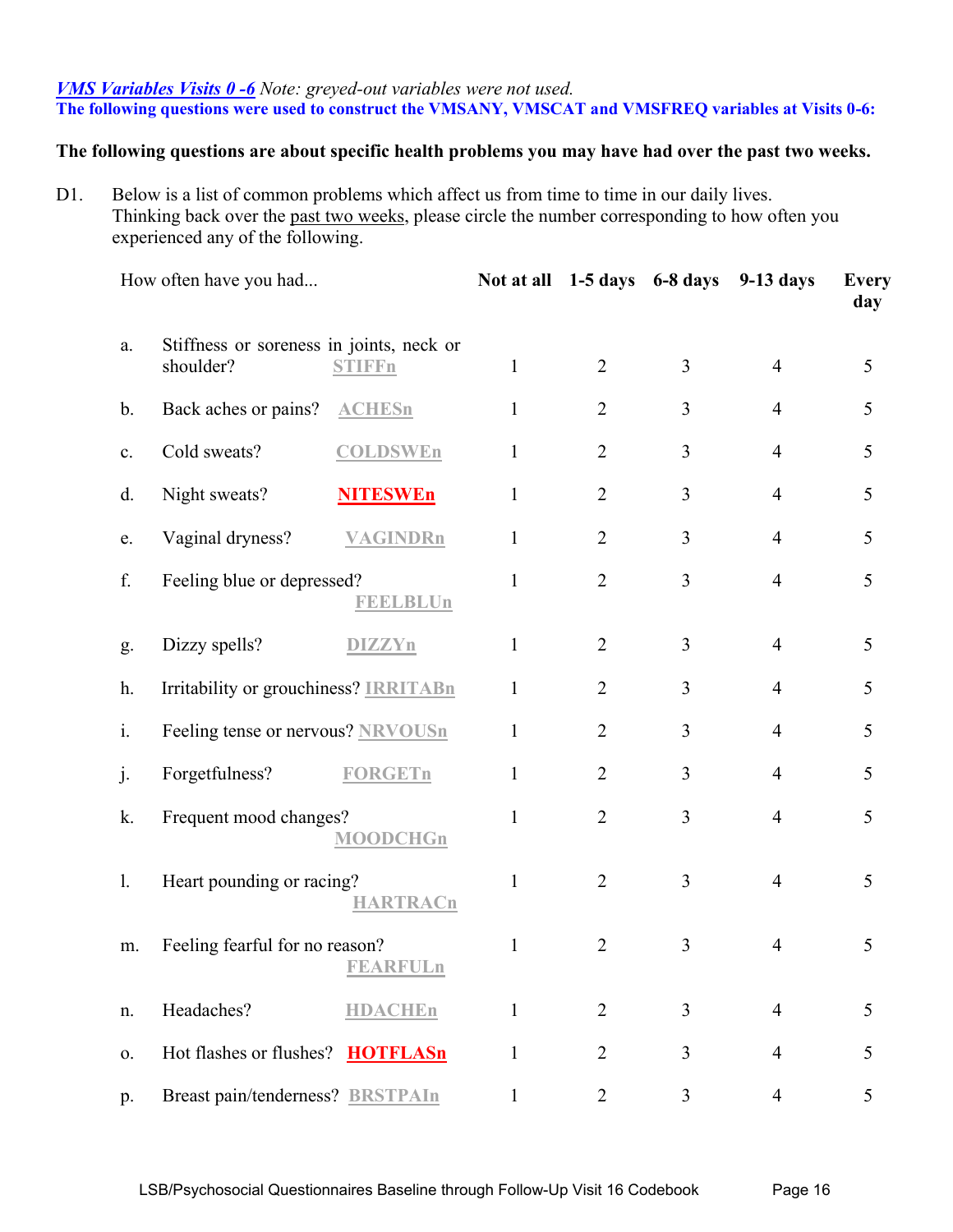**The following questions are about specific health problems you may have had over the past two weeks**. **Thinking back over the past two weeks, how often have you had…**

C1. Hot flashes or flushes? (CHECK ONE BOX AND ANSWER THE NEXT QUESTIONS AS INSTRUCTED.)



*One question intervening (C2)*

**Thinking back over the past two weeks, how often have you had…**

C3. Night sweats? (CHECK ONE BOX AND ANSWER THE NEXT QUESTIONS AS INSTRUCTED.)

|  |  | $\Box$ Not at all <sub>(1)</sub> (GO TO C4) <b>NITESWE</b> n |  |
|--|--|--------------------------------------------------------------|--|
|--|--|--------------------------------------------------------------|--|

| $\Box$ 1-5 days (2)<br>$\Box$ 6-8 days (3) | C3a. On the days that you have night sweats, how many times each<br>night do you usually have them?                                                                                                                                  |  |
|--------------------------------------------|--------------------------------------------------------------------------------------------------------------------------------------------------------------------------------------------------------------------------------------|--|
| $\Box$ 9-13 days (4)                       | NUMBER OF TIMES PER NIGHT:<br>(GO TO C3b)                                                                                                                                                                                            |  |
| $\Box$ Every day (5)                       | <b>NUMNITSn</b><br>C3b. How much are you usually bothered by night sweats?<br>(CIRCLE ONE NUMBER.) BOTNITSn                                                                                                                          |  |
|                                            | Not at all <u>with recommensures in the set of the set of the set of the set of the set of the set of the set of the set of the set of the set of the set of the set of the set of the set of the set of the set of the set of t</u> |  |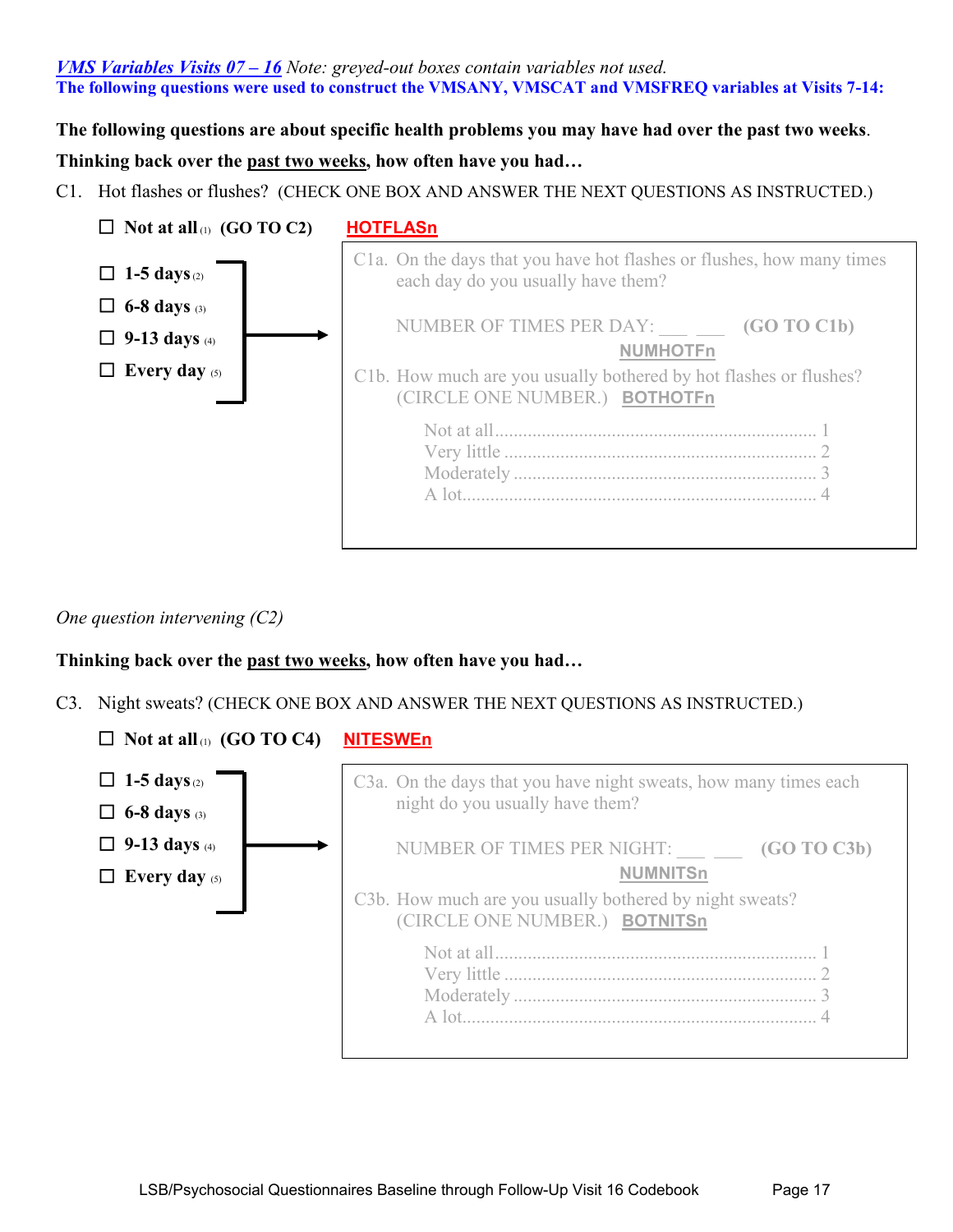# *EMPLOYMENT STATUS: Note: greyed-out variables were not used.* **The following questions were used to construct the EMPLOYED variable:**

# **OCCUPATIONAL QUESTIONS**

These next few questions concern employment. I'm going to ask you to tell me about any changes in your employment since your last study visit.

|       |                                                      |                                                                                                | (D6)                                                                                                              |
|-------|------------------------------------------------------|------------------------------------------------------------------------------------------------|-------------------------------------------------------------------------------------------------------------------|
|       |                                                      |                                                                                                | During the past 2 weeks, did you work at any time at a job or business, including work for pay performed at home? |
|       |                                                      |                                                                                                | (Include unpaid work in the family farm or business. If you were on vacation, or scheduled leave or sick leave,   |
|       | please answer as though you were at your usual job.) |                                                                                                | <b>JOBn</b>                                                                                                       |
|       |                                                      |                                                                                                | (D6)                                                                                                              |
|       |                                                      |                                                                                                |                                                                                                                   |
| a.    |                                                      | For each paid job you have had in the last two weeks, what was your job title?                 |                                                                                                                   |
|       |                                                      | JOBTIT1n                                                                                       |                                                                                                                   |
|       | $\overline{JOB}$ #1                                  | JOBTIT2n                                                                                       |                                                                                                                   |
|       | $\overline{JOB}$ #2                                  |                                                                                                |                                                                                                                   |
|       |                                                      | JOBTIT3n                                                                                       |                                                                                                                   |
|       |                                                      |                                                                                                | $\overline{JOB}$ #3                                                                                               |
|       |                                                      |                                                                                                |                                                                                                                   |
|       |                                                      |                                                                                                |                                                                                                                   |
|       | Briefly, what are your usual job activities?         |                                                                                                |                                                                                                                   |
|       |                                                      | [IF MORE THAN ONE JOB WAS MENTIONED, ASK: Please answer for each job.]<br>JOBACT1n             |                                                                                                                   |
|       |                                                      |                                                                                                | $\text{JOB} \#1$                                                                                                  |
| $b$ . |                                                      |                                                                                                |                                                                                                                   |
|       |                                                      | JOBACT2n                                                                                       |                                                                                                                   |
|       |                                                      |                                                                                                | $\overline{JOB}$ #2                                                                                               |
|       |                                                      |                                                                                                |                                                                                                                   |
|       |                                                      |                                                                                                |                                                                                                                   |
|       |                                                      | JOBACT3n                                                                                       | JOB #3                                                                                                            |
|       |                                                      |                                                                                                |                                                                                                                   |
|       |                                                      |                                                                                                |                                                                                                                   |
| c.    |                                                      |                                                                                                |                                                                                                                   |
|       |                                                      | health care in hospital, automobile manufacturing, state labor department, retail shoe sales.) | What does the company or your part of the company, do or make? (For example, high school education,               |
|       |                                                      |                                                                                                | [IF MORE THAN ONE JOB WAS MENTIONED, ASK: Please answer this for each job.]                                       |
|       |                                                      | <b>JBMAKE1n</b>                                                                                |                                                                                                                   |
|       | JOB #1                                               | <b>JBMAKE2n</b>                                                                                |                                                                                                                   |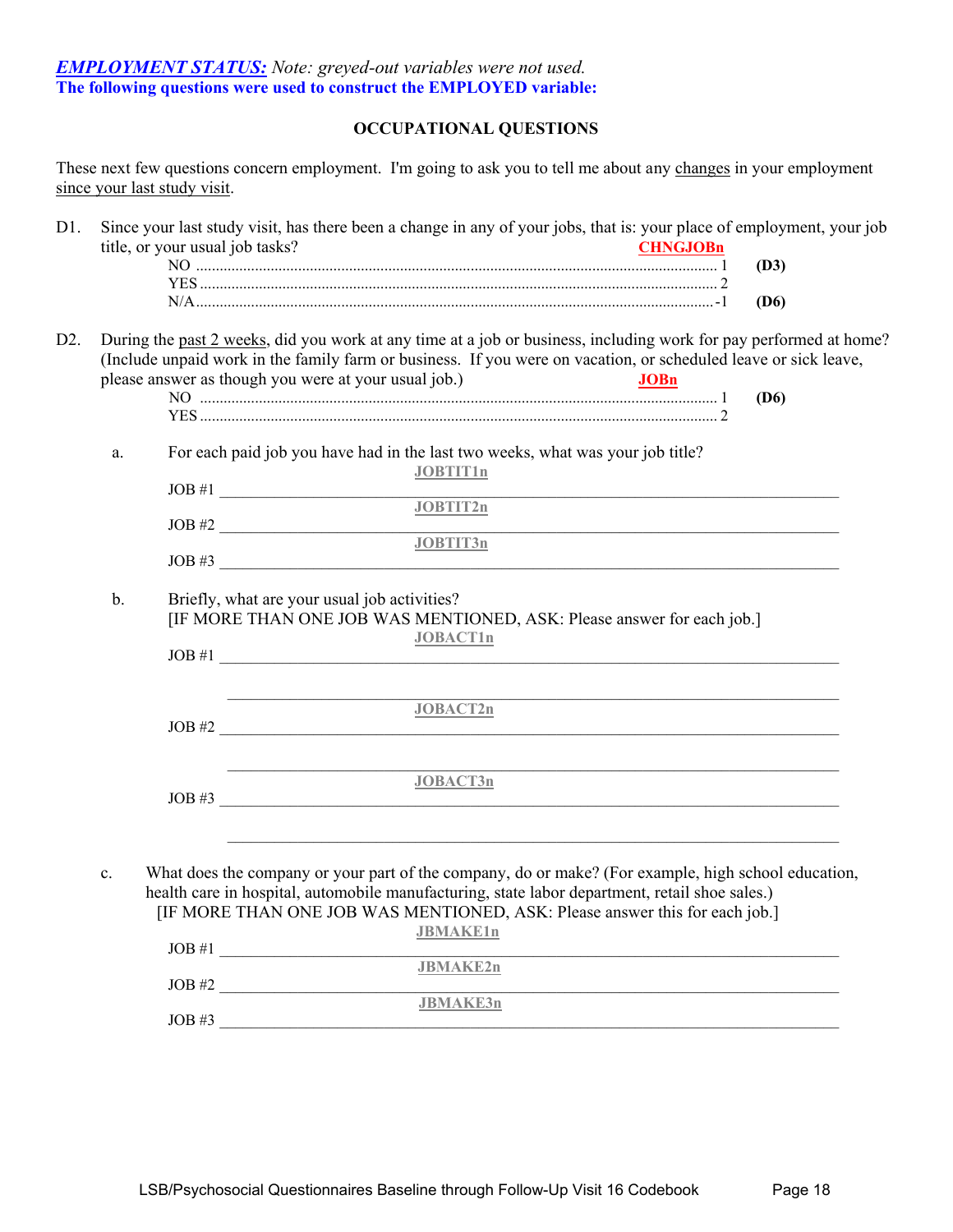D3. Since your last study visit, has there been a change in your usual hours of work of any of your jobs? CHANGHRn

| D4.<br>What are your usual hours of work each day for each job?<br>STRTIM1n |            |                    |                      |         |                                                           |
|-----------------------------------------------------------------------------|------------|--------------------|----------------------|---------|-----------------------------------------------------------|
|                                                                             | JOB #1:    | <b>START TIME:</b> |                      | A.M. 1. | P.M. 2.                                                   |
|                                                                             |            | <b>STOP TIME:</b>  | STPTIM1n             | A.M. 1. | P.M. 2.                                                   |
|                                                                             |            |                    |                      |         | ROTATING/ALTERNATING (ALTERNATING WEEKLY/MONTHLY) ROTAT1n |
|                                                                             |            |                    |                      |         |                                                           |
|                                                                             |            |                    | STRTIM2n             |         |                                                           |
|                                                                             | $JOB #2$ : | <b>START TIME:</b> |                      | A.M. 1. | P.M. 2.                                                   |
|                                                                             |            |                    | STPTIM2n             |         |                                                           |
|                                                                             |            | <b>STOP TIME:</b>  |                      | A.M. 1. | P.M. 2.                                                   |
|                                                                             |            |                    |                      |         | ROTATING/ALTERNATING (ALTERNATING WEEKLY/MONTHLY) ROTAT2n |
|                                                                             |            |                    |                      |         |                                                           |
|                                                                             | $JOB \#3:$ | <b>START TIME:</b> | STRTIM3n<br>STPTIM3n | A.M. 1. | P.M. 2.                                                   |
|                                                                             |            | <b>STOP TIME:</b>  |                      | A.M. 1. | P.M. 2.                                                   |
|                                                                             |            |                    |                      |         | ROTATING/ALTERNATING (ALTERNATING WEEKLY/MONTHLY) ROTAT3n |

On average, how many total hours a week do you work, for pay? D#.

**HOURSPAn** 

# AND ADDITIONALLY, FROM THE SELF-A QUESTIONNAIRE:

B10. During the past 7 days, on how many days were you exposed to tobacco smoke while at work?

 $\#$  DAYS (IF ZERO DAYS, GO TO QUESTION B11.) **WRKEXPDAn** 

H1. Are you currently employed for pay?

| $\blacksquare$  | EMPLYPAn |           |
|-----------------|----------|-----------|
| $N_{\Omega}$    |          | (GO TO H2 |
| $V_{\text{ec}}$ |          |           |

# **SMOKING STATUS:**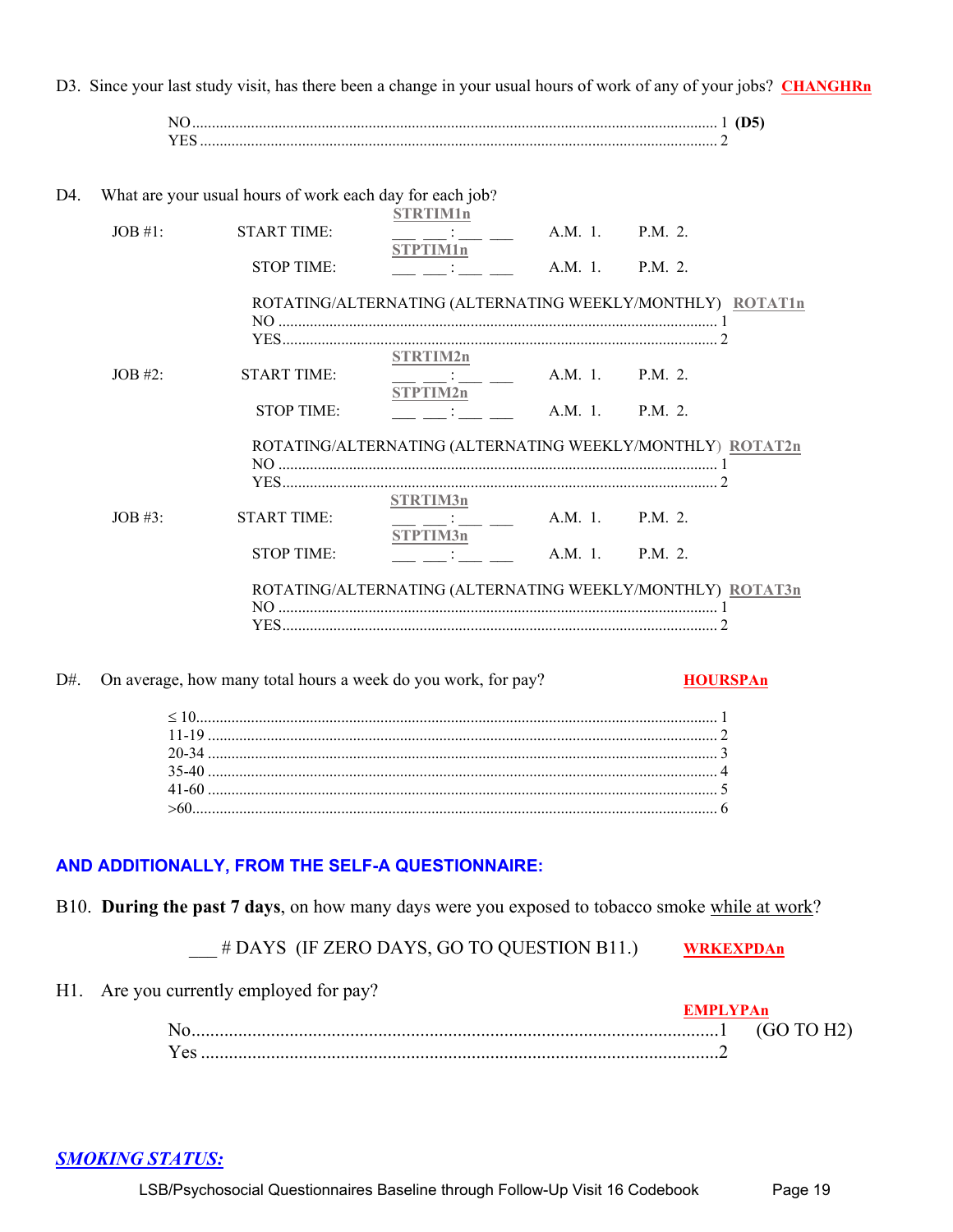#### **The following questions were used to construct the FLAGSMOKE and SMOKESTATUS variables:**

# **The next several questions are about your lifestyle and habits. Please give only one answer to each of the following questions.**

B.11. Have you ever smoked a total of at least 20 packs of cigarettes over your lifetime or at least 1 cigarette per day for at least 1 year? **SMOKEREn**

1. NO (GO TO THE SENTENCE BEFORE QUESTION B.12 ON THE NEXT PAGE)

2. YES

-8. DON'T KNOW (GO TO THE SENTENCE BEFORE QUESTION B.12 ON THE NEXT PAGE)

B.11.1. At what age did you start smoking cigarettes? YEARS **STRTSMOn** 

B.11.2. On the average, since you started smoking, how many cigarettes did you smoke per day?

\_\_ \_\_ \_\_ CIGARETTES PER DAY **AVCIGDAn**

-8 DON'T KNOW

B.11.3. Do you smoke cigarettes now? **SMOKENOn**

1. NO

2. YES (GO TO QUESTION B.11.5)

-8. DON'T KNOW(GO TO THE SENTENCE BEFORE QUESTION B.12)

B.11.4. At what age did you stop? **STOPSMOn**

 $YEARS$ 

*Note*: Variables from the Interview questionnaire above are redefined in the smokestatus variable as follows:

- Current smoking: answered "yes" to question B.11 above (SMOKEREn) and "yes" to B.11.3 (SMOKENOn).
- Past smoking: answered "yes" to question B.11 (SMOKEREn) but "no" to B.11.3 (SMOKENOn).
- Never smoked: answered "no" to question B.11.